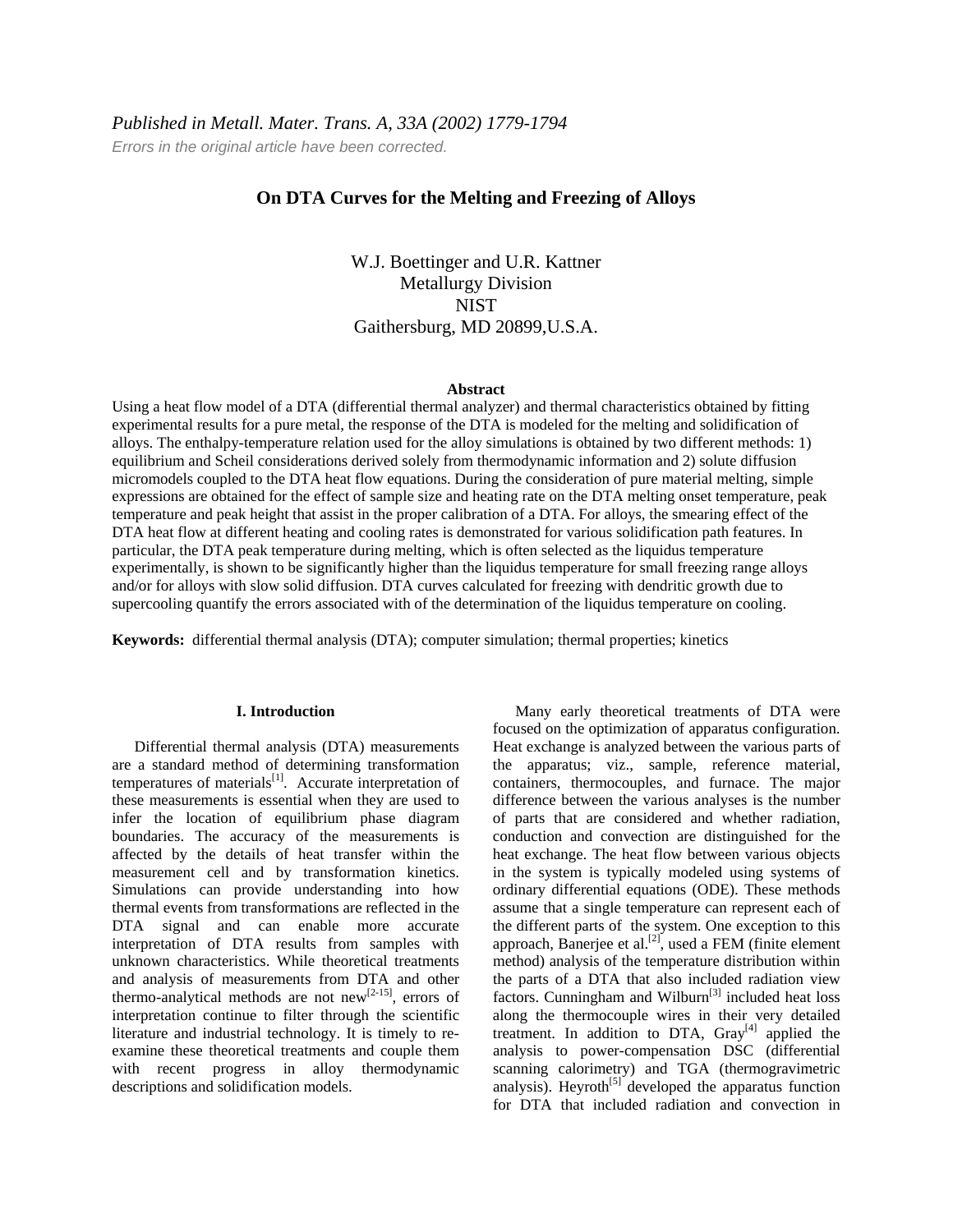order to explain the heating rate dependence of the time  $constants.$  Shull<sup>[6]</sup> showed that heat flow between sample/cup and cup/wall resulted in an offset between the temperatures of the beginning of the deviation from the baseline in the DTA curve and the actual temperature of an invariant reaction.

Within the sample, early work focussed on deriving an expression for the heat of reaction<sup>[7]</sup> or determining the factors affecting the DTA peak shape, such as sample aspect ratio<sup>[8]</sup>. Kissinger<sup>[9]</sup> used homogeneous reaction kinetics for the analysis of peak shape. This treatment was later expanded by Meisel and Cote<sup>[10]</sup> for heterogeneous reaction kinetics. Examples of analysis of other kinetic factors can be found in the work of  $Ozawa^{[11]}$  (non-isothermal diffusion). Flynn<sup>[12]</sup>  $(non-isothermal$  diffusion), Flynn<sup>[12]</sup> (reaction kinetics) and  $Perepezko<sup>[13]</sup>$  (nucleation and growth). Fredriksson<sup>[14,15]</sup> presented analyses of different solidification behavior, comparing results to equilibrium (lever) and Scheil solidification models, which represent the two limiting cases for solidification<sup>[16]</sup>. Recently Opfermann<sup>[17]</sup> has Recently Opfermann<sup>[17]</sup> developed software to fit thermal analysis data with a sizeable number of reaction types. None seems appropriate to melting and solidification of metals and alloys where interface attachment kinetics can usually be ignored.

Wu and Perepezko<sup>[18]</sup> recently showed that using the peak temperature during melting in a DTA failed to give a reliable liquidus temperature for two important commercial Ni-base alloys. The experiments used small 180 mg samples heated at 20 K/min. Despite using careful calibration procedures for the high heating rates, only interrupted cycle experiments were able to reveal the true liquidus temperature. This temperature was determined to be more than 20 K lower than the DTA peak. The cause of such difficulty was unclear. Several authors used direct immersion of the thermocouple in Al alloy<sup>[19,20]</sup> and solder melts<sup>[21]</sup>. Certainly, the direct immersion of thermocouples is known to avoid many defects of the DTA instrument and is preferable when thermocouple reaction can be avoided.

We first present a model and its analytical solution for the melting of a pure element. When combined with experimental DTA data for a pure metal at various heating rates, this solution provides a method to determine the response times of the instrument. Numerical solution of the model is then obtained for an arbitrary enthalpy-temperature function such as can be obtained from a thermodynamic analysis of multicomponent phase equilibria. Finally we include the possibility that the enthalpy temperature behavior of the sample is time dependent through the inclusion of a solid diffusion model in the melting solid during heating and a dendritic solidification model during cooling.



Fig. 1 Schematic of DTA geometry (not to scale).

### **II. Heat Flow Model**

We employ an ODE based approach. Figure 1 shows a typical DTA geometry where  $T_S(t)$ ,  $T_C(t)$ ,  $T_T(t)$ and  $T_w(t)$ , the sample, sample cup, thermocouple and furnace wall temperatures are noted. A similar set of variables can be used to describe the temperatures of the reference sample, cup and thermocouple. In Appendix A, a system of ODE's that describes these six temperature is given. For this paper we use a reduced set that employs several simplifications. We only consider heat flow: a) between the sample and the sample cup; b) between the sample cup and the furnace wall; and c) from the sample cup to the thermocouple. We neglect small heat flow from the thermocouple back to the sample cup and heat flow from the thermocouple tip to the thermocouple support rod as appropriate for a well designed DTA. We also neglect heat flow between the sample and reference cups. Examination of experimental temperature-time data (described below) for the reference thermocouple during the melting of small (180 mg) samples of pure Ni at 5 K/min show less than 0.8 K variation from linearity. This indicates that very little heat flows between the reference and sample cups in these experiments. Including the heat flow between the two cups is important whenever the temperature difference between the two cups becomes large. This would be most likely for the melting of pure materials at high heating rates with large mass or heat of fusion. For cooling DTA, large supercooling and rapid solidification would cause large temperature differences to develop.

For the simple case, we let  $h_{S,C}A_{S,C}$ ,  $h_{W,C}A_{W,C}$ , and  $h_{T,C}A_{T,C}$  be the products of the heat transfer coefficients  $h_{X,Y}$  and areas  $A_{X,Y}$  for the heat flow a), b), and c) described above, respectively. Because we will lump these various heat transfer parameters in to response times, an exact physical interpretation of area is not necessary.. We also let  $m<sub>S</sub>$  and  $H<sub>S</sub>$  be the sample mass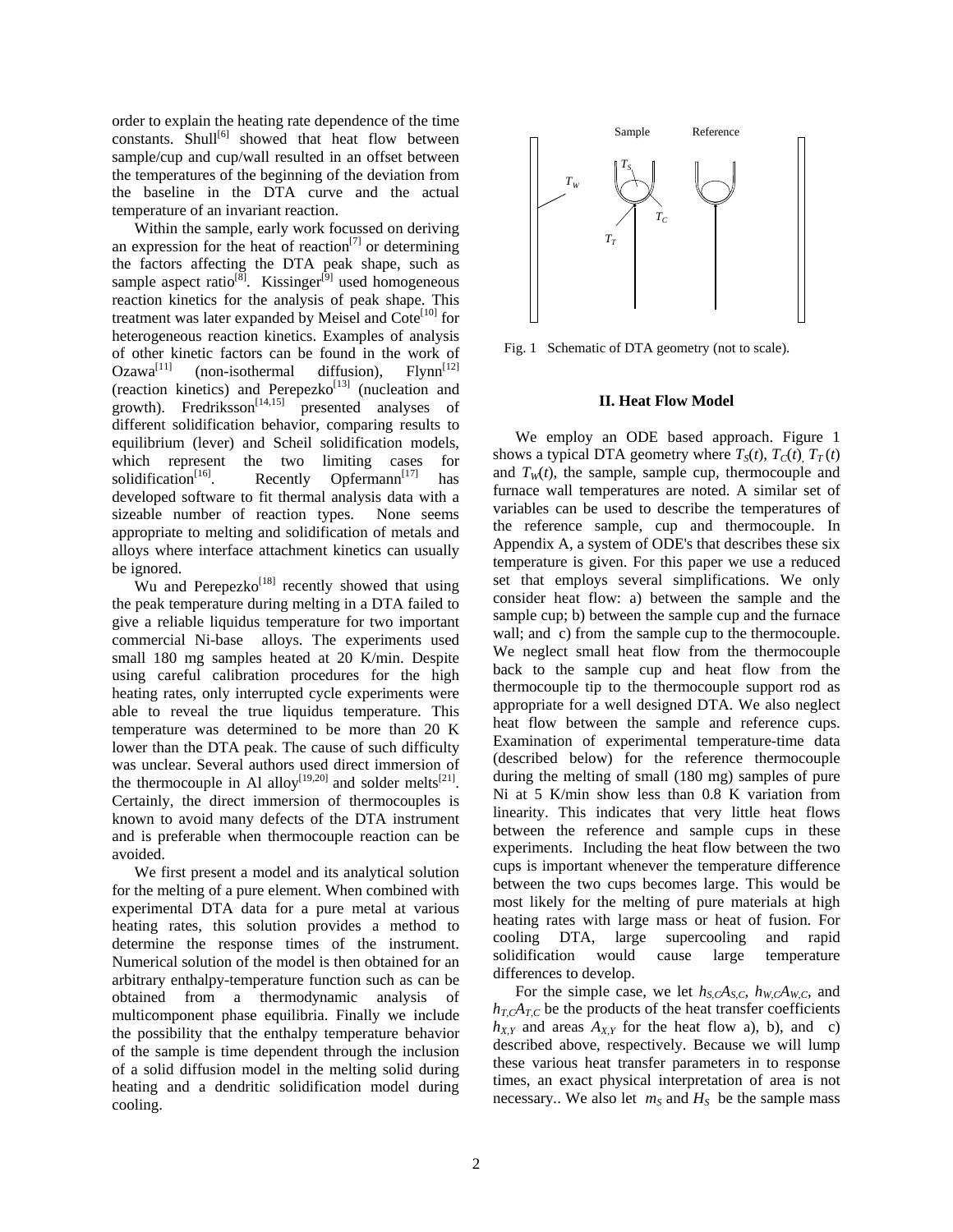and enthalpy/unit mass,  $m_C$  and  $C_p^C$  be the crucible mass and heat capacity/mass and  $m<sub>T</sub>$ , and  $C_p^T$  be the thermocouple mass and heat capacity/mass. (See *Nomenclature* at the end of the paper).

A heat balance gives

$$
\begin{cases}\nm_S \dot{H}_S = \frac{m_C C_p^C}{t_{S,C}} (T_C - T_S) \\
\dot{T}_C = \frac{1}{t_{S,C}} (T_S - T_C) + \frac{1}{t_{W,C}} (T_W - T_C) \\
\dot{T}_T = \frac{1}{t_{T,C}} (T_C - T_T)\n\end{cases} [1]
$$

where the dot represents time differentiation. The instrument time constants  $t_{S,C}$ ,  $t_{W,C}$  and  $t_{T,C}$  are given by

$$
\begin{cases}\nt_{S,C} = m_C C_p^C / h_{S,C} A_{S,C} \\
t_{W,C} = m_C C_p^C / h_{W,C} A_{W,C} \\
t_{T,C} = m_T C_p^T / h_{T,C} A_{T,C}\n\end{cases}
$$
\n[2]

The parameter,  $t_{S,C}$  is the characteristic response time for heat flow between the metal *sample* and the crucible  $cup$ ;  $t_{W,C}$  is the response time between the furnace *wall* and the *cup*; and  $t_{TC}$  is the response time between the *thermocouple* and the *cup*. We will assume that these response times are independent of temperature. It is possible with numerical solutions to easily add radiation and/or temperature dependent heat transfer coefficients However, this and other generalizations require the use of more adjustable parameters in the model. As seen below even with these assumptions, the model successfully simulates the DTA signal of the melting of pure Ni. We will further assume that the furnace heating rate<sup> $\text{*}$ </sup>,  $\alpha$ , is constant such that the interior furnace *wall* is given by

$$
T_W(t) = \text{constant} + \alpha t \quad . \tag{3}
$$

For situations where transformation kinetics can be ignored, the enthalpy is only a function of temperature and

$$
\dot{H}_S = \frac{dH_S}{dt} = \frac{dH_S}{dT_S} \frac{dT_S}{dt} = H'(T_S)\dot{T}_S \quad . \tag{4}
$$

Inclusion of kinetic effects produce a time dependent sample enthalpy function that will be considered in Section V.

 $\overline{a}$ 



Fig. 2. Plot of calculated sample, sample cup, sample thermocouple and furnace wall temperatures vs. time curves for melting of 180 mg sample of pure Ni at 15 K/min.

## **III. DTA Signal for Melting of Pure Material**

#### A. *Analytical Solution*

An analytical solution for the melting of a pure material can be found. We pick  $t = 0$  as the initiation of melting in the sample and  $t = t_M$  as the termination of melting in the sample. The solution must be computed differently for the three time regimes:  $t < 0$ ,  $0 < t < t_M$ , and  $t > t_M$ . Let  $T_M$  be the sample melting point, *L* be the heat of fusion/unit mass and  $C_p^{S_0}$  be the heat capacity/unit mass prior to melting. The furnace wall temperature is assumed to follow Eq. [3], throughout the three time regimes.

Prior to melting  $(t < 0)$  and after an initial transient, the temperature solutions to Eq. [1] are all linear in time, with the same slope  $\alpha$ , but with different offsets:

$$
\begin{cases}\nT_{S} = T_{M} + \alpha t \\
T_{C} = T_{M} + \alpha (t + t_{S,C}R) \\
T_{T} = T_{M} + \alpha (t + t_{S,C}R - t_{T,C}) \\
T_{W} = T_{M} + \alpha (t + t_{S,C}R + t_{W,C}R + t_{W,C})\n\end{cases}
$$
\n[5]

where the ratio of the total heat capacity of the sample prior to melting and the cup, *R*, is given by

$$
R = m_S C_p^{S0} / m_C C_p^C \tag{6}
$$

At a given time, the furnace wall temperature is highest, followed by the cup and the sample. For the instrument described below, the sign of the quantity  $[t<sub>S,C</sub> R - t<sub>T,C</sub>]$  is negative and thus the thermocouple temperature is lower than the sample temperature

<span id="page-2-0"></span><sup>&</sup>lt;sup>\*</sup> Some heat flux DSC (differential scanning calorimeter) instruments employ the reference thermocouple as the control thermocouple for the furnace. In this case one would assume that the reference thermocouple increases linearly with time. The furnace wall temperature would become an unknown in the system of equations. In the case where heat flow between sample and reference cup can be neglected, the two situations are identical.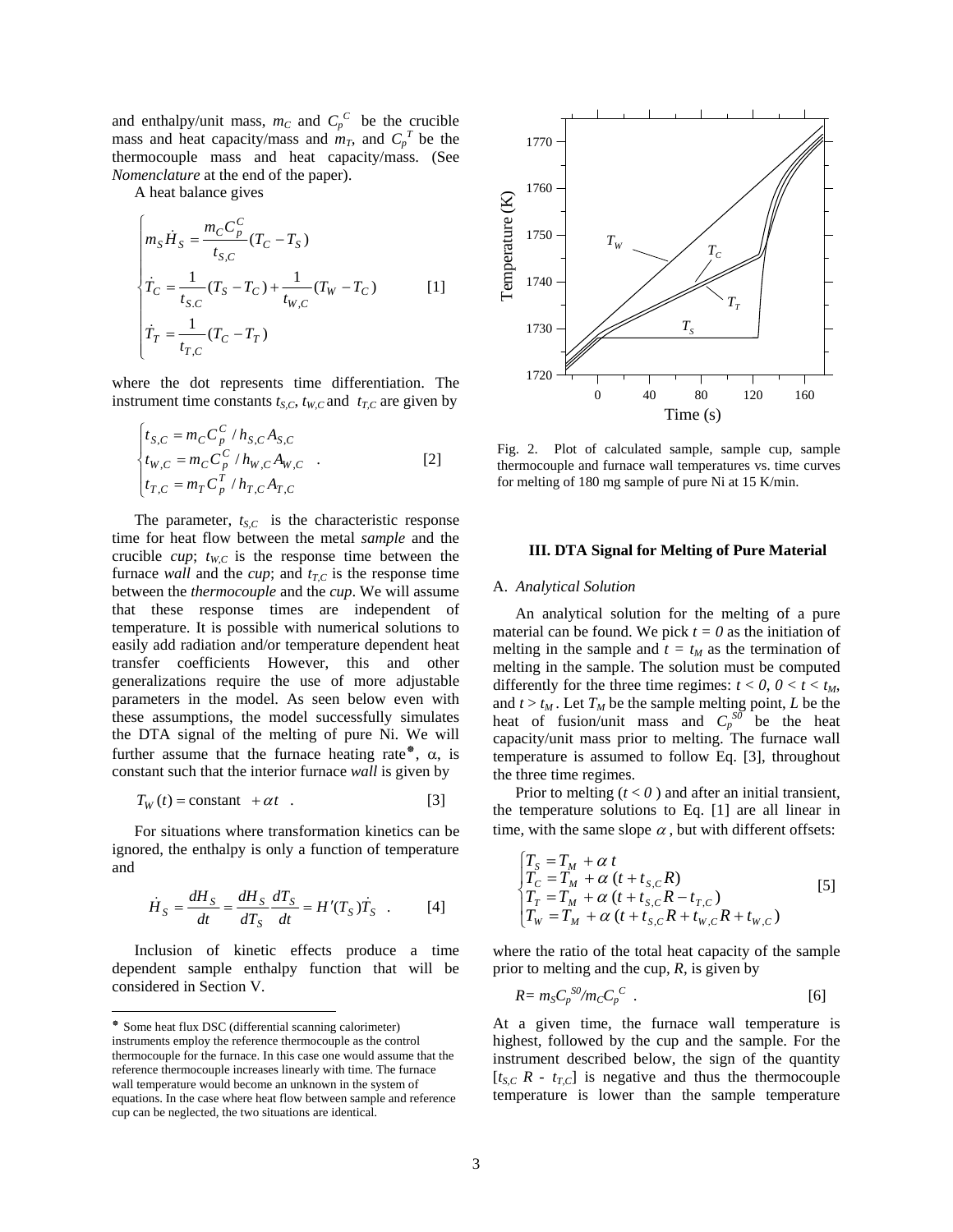(Figure 2). The size of all temperature offsets are proportional to the heating rate.

During melting,  $0 < t < t_M$ , the sample temperature is assumed constant,  $T_S(t) = T_M$ . The ODE for  $T_S$  is not solved. The three temperatures are given by:

⎪ ⎪ ⎪ ⎪ ⎪ ⎪ ⎪ ⎪ ⎪ ⎪ ⎪ ⎪ ⎩ ⎪ ⎪ ⎪ ⎪ ⎪ ⎪ ⎪ ⎪ ⎪ ⎪ ⎪ ⎪ ⎨ ⎧ ⎪⎭ ⎪ ⎬ ⎫ ⎪⎩ ⎪ ⎨ ⎧ ⎥ ⎥ ⎦ ⎤ ⎢ ⎢ ⎣ ⎡ ⎟ ⎟ ⎠ ⎞ ⎜ ⎜ ⎝ ⎛ −− −− <sup>−</sup> ⎪⎭ ⎪ ⎬ ⎫ ⎪⎩ ⎪ ⎨ ⎧ ⎥ ⎥ ⎦ ⎤ ⎢ ⎢ ⎣ ⎡ ⎟ ⎟ ⎠ ⎞ ⎜ ⎜ ⎝ ⎛ +−−× <sup>+</sup> −− <sup>+</sup> + +−+= ⎪⎭ ⎪ ⎬ ⎫ ⎪⎩ ⎪ ⎨ ⎧ ⎥ ⎥ ⎦ ⎤ ⎢ ⎢ ⎣ ⎡ ⎟ ⎟ ⎠ ⎞ ⎜ ⎜ ⎝ ⎛ +−− + + + ++= = *TCCWCTCSCWCS CT CTCW CWCS CTCWCTCSCWCSCWCS CWCS CWCS CS MT CTCS CWCS CWCS CWCS CWCS CS MC CS MS t t tttttt tt t tt tttttttt tt t tt t ttRTT t tt tt tt t tt t tRTT TT* ,,,,, , 2 ,, ,, ,,,,,, 2 ,, 3 , 2 , ,, , ,, ,, <sup>2</sup> ,, 2 ,, ,, , , exp1 <sup>11</sup> exp1 ()( ) <sup>11</sup> exp1 )( α α αα α α α α . [7]

During this regime both the cup and thermocouple temperature-time curves exponentially approach linear behavior with a slope of  $\alpha t_{S,C}$  /( $t_{S,C}$  +  $t_{S,W}$ ) as shown in Figure 2.

The melting time  $(t_M)$  can be obtained by substituting the solution for  $T_c(t)$  into Eq. [1] (top) and integrating from zero to  $t_M$ . The value of  $t_M$  is the root of the equation

$$
t_M^2 + 2 \frac{t_{W,C}^2 + R(t_{S,C} + t_{W,C})^2}{(t_{S,C} + t_{W,C})} t_M -
$$
  

$$
\frac{2t_{S,C}t_{W,C}^3}{(t_{S,C} + t_{W,C})^2} \left\{ 1 - \exp\left[ -\left( \frac{1}{t_{S,C}} + \frac{1}{t_{W,C}} \right) t_M \right] \right\} .
$$
 [8]  

$$
-\frac{2(t_{S,C} + t_{W,C})m_S L}{\alpha m_C C_P^C} = 0
$$

For all practical cases,  $\left(\frac{1}{t_{S,C} + \frac{1}{t_{W,C}}}\right)$   $t_M>>1$ , the exponential term can be dropped and

<span id="page-3-0"></span>
$$
t_M = \sqrt{\frac{2m_S L(t_{S,C} + t_{W,C})}{\alpha m_C C_p^C} + \left[\frac{t_{W,C}^2 + R(t_{S,C} + t_{W,C})^2}{t_{S,C} + t_{W,C}}\right]^2}
$$
  
-  $\frac{t_{W,C}^2 + R(t_{S,C} + t_{W,C})^2}{t_{S,C} + t_{W,C}}$  [9]

$$
t_M \approx \sqrt{\frac{2m_S L(t_{S,C} + t_{W,C})}{\alpha m_C C_p^C}} \quad . \tag{10}
$$

Using the values for the response times determined below (selected values, Table I), the melting times numerically calculated with the three expressions (Eqs. [8] through [10]) for a heating rate of 15K/min are 124.00 s,123.96 s,and130.91 s, respectively. Thus the approximations are quite reasonable. The approximates inverse square root dependence on heating rate in Eq. [10] is due to the fact that the temperature difference between sample and cup increases linearly with time after the initiation of melting.

For  $t > t_M$ , the sample, sample cup and thermocouple return exponentially with time to the linear temperature behavior obtained during the first regime  $t < t_M$ . The solution is given in Appendix B and involves sums of terms,  $exp(r_i \ t)$ , with inverse time constants *ri* (Figure 2).

For DTA instruments, the 'DTA signal' is the difference between the sample and reference thermocouple temperatures. This difference is displayed vs. time or vs. a temperature. Some instrument software packages use the sample thermocouple temperature while others use the reference thermocouple temperature for the x-axis of DTA plots. The Perkin Elmer DTA 1700 instrument<sup>\*</sup> used for the present paper, uses the sample thermocouple temperature, although it is a simple matter to extract the data for alternate plots.

For the simple heat flow model presented here, an alternate DTA signal is used. Because the heat flow between the sample and reference side of the DTA cell is neglected, the reference thermocouple temperature is always linear with time. Thus the difference between the sample thermocouple temperature and the *wall* temperature; *i.e.*,

$$
\Delta T = T_T - T_W \tag{11}
$$

will only have a different baseline value than would the instrument due to the constant temperature offset between wall and reference temperatures. In all other respects (amplitude) the signal would be the same. The parameter  $\Delta T$  can be considered either a function of time  $\Delta T(t)$  or of sample thermocouple temperature  $\Delta T(T_T)$ . Properties of the DTA signal derived from the analytical solution will be given in Section III-D.

## B. *Numerical Solution*

 $\overline{a}$ 

<sup>•</sup> Commercial products are referenced for completeness. Such identification does not imply recommendation or endorsement by the National Institute of Standards and Technology, nor does it imply that these products are necessarily the best available for the purpose.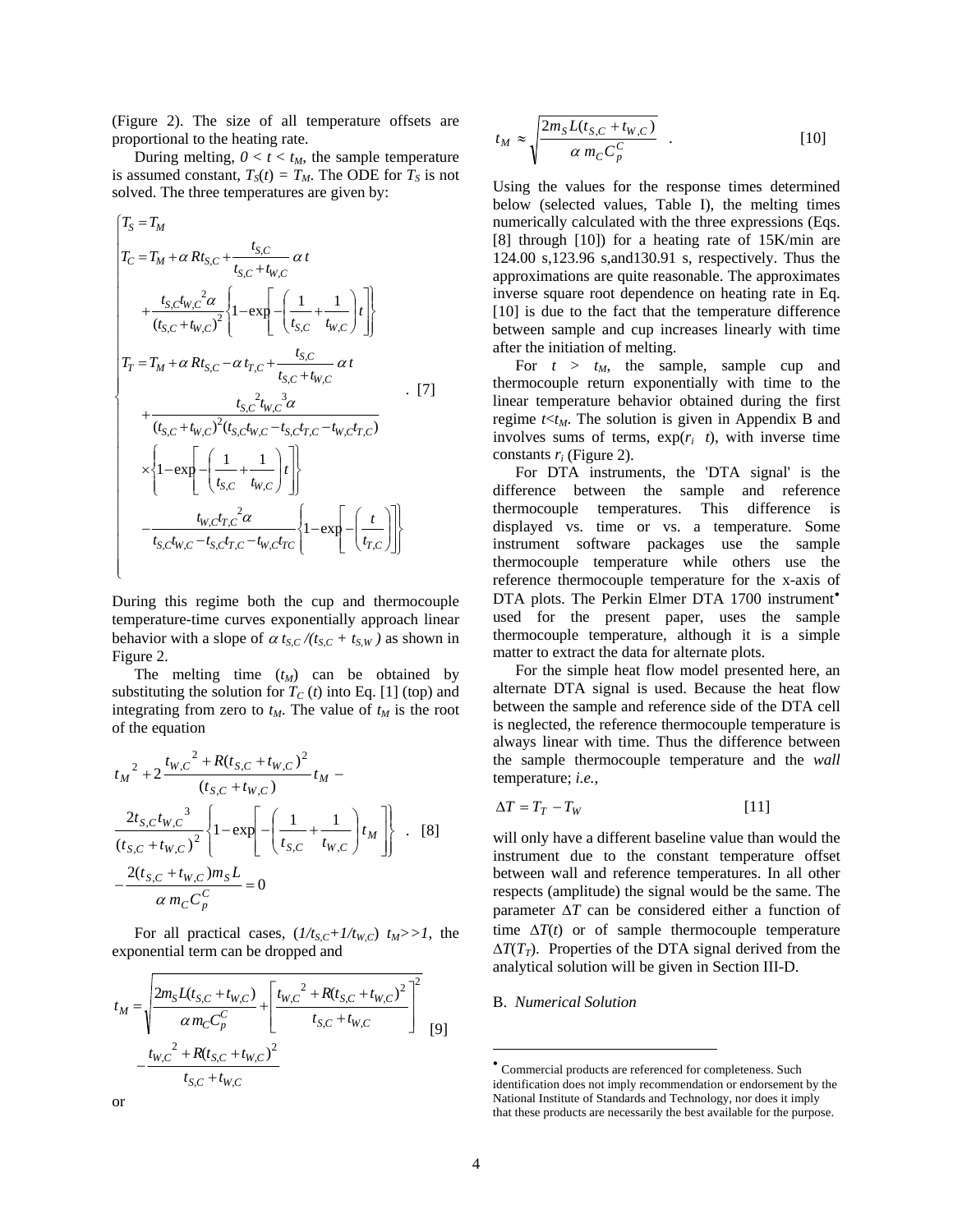| Nominal Heating Rate                      | Actual Heating Rate, $\alpha$ | $m_S(g)$ | $t_{S,C}(s)$ | $t_{W,C}(s)$ | $t_{T,C}(s)$ |
|-------------------------------------------|-------------------------------|----------|--------------|--------------|--------------|
| (K/min)                                   | (K/s)                         |          |              |              |              |
| 5 $(0.833 \text{ K/s})$                   | 0.081                         | 0.184    | 5.88         | 4.74         | 5.52         |
| 10 $(0.167 \text{ K/s})$                  | 0.163                         | 0.186    | 5.47         | 4.69         | 6.37         |
| 15 $(0.25 \text{ K/s})$                   | 0.248                         | 0.177    | 5.32         | 4.57         | 6.0          |
| Selected values                           |                               |          | 5.67         | 4.65         | 5.5          |
| $\frac{m_{C}C_p}{C_p^S}$<br>$= 0.257$ J/K |                               |          |              |              |              |
| $= 0.661$ J/(g K), $T < T_M$              |                               |          |              |              |              |
| $= 0.734$ J/(g K), $T>T_M$                |                               |          |              |              |              |
| L<br>$= 299$ J/g                          |                               |          |              |              |              |
| $T_M$<br>$= 1728 \text{ K}$               |                               |          |              |              |              |
| $= 0.49$<br>$\boldsymbol{R}$              |                               |          |              |              |              |

**Table I. Summary of Parameters for Pure Ni Calculations** 

Because the analytical solution is cumbersome even for the pure material, and to simulate complicated alloy behavior, numerical solutions to the ODE's are useful. Fortunately systems of ordinary differential equations can be easily solved by various desktop software packages readily available to DTA users. Using the furnace wall temperature given by Eq.[3], the system of ODE's (Eq. [1]) is solved using MATHEMATICA*[\\*](#page-4-0)* . For the numerical solution initial values must be specified for the three temperatures well below the melting point. In general, the results include an initial transient as the three temperatures adjust from their initial values and approach steady state prior to melting. The initial transient will not be discussed further.

## C. *Determination of time constants from data for melting of pure Ni*

The measurements were performed with 0.9999 mass fraction purity Ni at nominal heating rates of 5 K/min, 10 K/min and 15 K/min. Enthalpy-temperature data for pure Ni were obtained from the SGTE data bank<sup>[22]</sup>. The  $H<sub>S</sub>(T<sub>S</sub>)$  function is expressed as a single function of temperature by connecting the solid and liquid branches of the enthalpy curves using a hyperbolic tangent function with a 0.1 K width centered at  $T_M$ . The equivalent heat of fusion and heat capacities above and below  $T_M$  are given in Table I. Also given in Table I are the measured values of sample mass, heating rate (taken from the measured reference thermocouple temperature vs. time data). The cup heat content parameter,  $m_{C}C_{p}^{C}$ , is the sum of the products of the individual masses and heat capacities of the alumina cup and platinum cup holder.

Using a maximum time step of 0.05 s, the numerical calculations agreed with the analytical

 $\overline{a}$ 

solutions (i.e., the melting times agreed to within 1 %). Thus, the numerical solution was used to fit the experimental data in an automated procedure. The mean square deviation of the  $T_T(t)$  numerical solution from the  $T_T$  (*t*) data was minimized by iterating the values of  $t_{S,C}$ ,  $t_{W,C}$  and  $t_{T,C}$  that were used as input to the ODE solver. The best fit values for each heating rate are given in Table I. The small decrease in the time constants  $t_{S,C}$  and  $t_{W,C}$  with increasing heating rate may indicate the minor need to include radiation terms in the governing equations. However for the present paper, this effect will be neglected and a fixed set of time constants will be used (Table I: selected values). For the selected time constants, the computed temperature histories for 15K/min are shown in Figure 2 and the quality of the DTA fits is shown in Figure 3.



Fig. 3. Comparison of measured DTA curves  $(\Delta T(T_T) = T_T$ - $T_{ref}$ ) with calculated curves  $\left(\Delta T(T_T) = T_T - T_W\right)$  at heating rates of 5 K/min., 10 K/min. and 15 K/min. The noisy curve is the experimental data.

<span id="page-4-0"></span>MATHEMATICA is a trademark of Wolfram Research, Inc., Campaign, IL 61820, USA.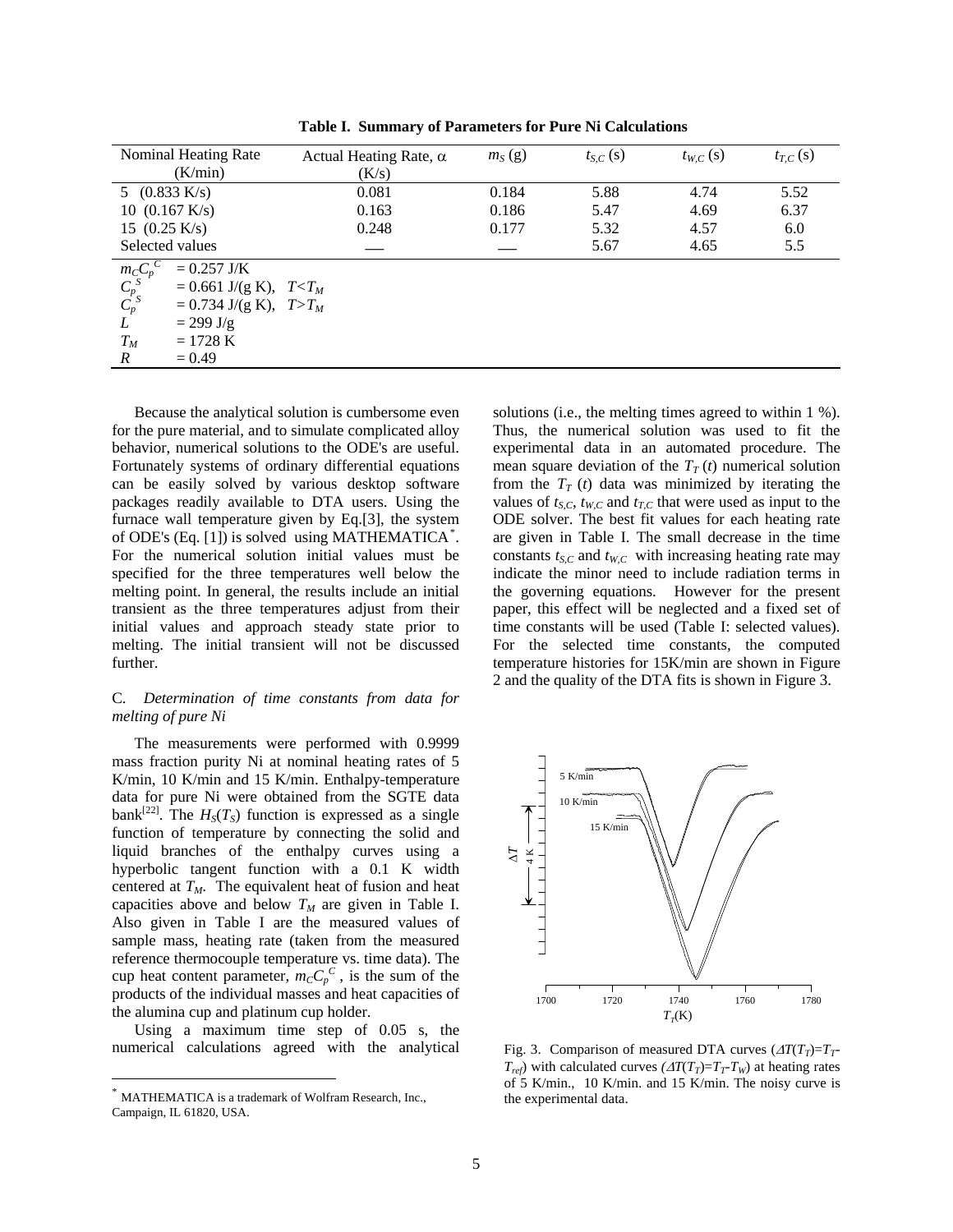

Fig. 4 Enlarged view of Fig. 2 near *t=0.* 

## D. *Evaluation of Onset and Peak Temperatures and Peak Height of DTA Curve for Pure Material from Analytical Solution*

We digress from the main topic of alloy DTA to indicate important features of the DTA plot for pure metals using the analytical results. The first is the onset of melting temperature measured by the thermocouple. Figure 4 shows an enlarged view of the temperature histories near the initiation of melting at *t =* 0. The onset temperature is the thermocouple temperature at *t =0* given by

$$
T_T^{onset} = T_T(0) = T_M + \alpha (t_{S,C} R - t_{T,C}), \qquad [12]
$$

which for the values of the time constants given in Table I is 2.6  $\alpha$  (K if  $\alpha$  is in K/s) below  $T_M$  or 0.6 K for a heating rate of 15 K/min. Figure 5 shows the calculated DTA signal corresponding to Figure 4.

Due to the trouble of picking the onset of the DTA signal graphically, either on a  $T_T(t)$  plot or a  $\Delta T(T_T)$ plot, an extrapolation procedure is commonly used to determine an alternate melting onset. This procedure takes advantage of the fact that the thermocouple temperature vs. time,  $T_T(t)$ , curve becomes linear quickly after the melting onset (Eq. [7], bottom). The asymptote<sup>[+](#page-5-0)</sup> is given by

 $\overline{a}$ 



Fig. 5 Plot of calculated DTA curve,  $\Delta T(T_T)$ , corresponding to Fig. 2.

$$
T_T^{asymp}(t) = T_M + \alpha \{ t_{S,C} \ R - t_{T,C} + \frac{t_{W,C} [t_{S,C} t_{W,C} + t_{S,C} t_{T,C} + t_{W,C} t_{T,C}] }{(t_{S,C} + t_{W,C})^2} \ . \tag{13} + \frac{t_{S,C} t}{t_{S,C} + t_{W,C}}
$$

The alternate choice for the onset temperature is taken as the intersection of the asymptote and the baseline (the extrapolation forward of the DTA curve prior to melting). The intersection of the asymptote with the line for the extrapolated thermocouple temperature prior to melting,  $T_T = T_M + \alpha (t + Rt_{S,C} - t_{T,C})$ , occurs at time *t\** given by

$$
t^* = \frac{t_{S,C}t_{W,C} + t_{S,C}t_{T,C} + t_{W,C}t_{T,C}}{t_{S,C} + t_{W,C}}
$$
 (14)

The melting onset picked in this way is given by

$$
T_T^{extrap} = T_T^{asymp}(t^*) = T_M + \alpha \left( \frac{a(t_{S,C}R + t_{W,C}R + t_{W,C})}{t_{S,C} + t_{W,C}} \right)
$$
\n[15]

which is 5.2  $\alpha$  (K if  $\alpha$  is in K/s) above  $T_M$  or 1.3 K at a heating rate of 15 K/min.

Until now we have assumed that the thermocouple is perfectly calibrated. In reality the thermocouple is usually calibrated using the melting signal itself using one of the two onset determination procedures. Then the offset from  $T_M$  in Eq. [12] or [15] is reduced to zero, but only for the heating rate of the calibration run. The DTA would require recalibration at each heating rate.

<span id="page-5-0"></span>The slope of the  $\Delta T$  vs.  $T_T$  curve after onset is  $-t_{W,C}/t_{S,C}$ , which is independent of heating rate.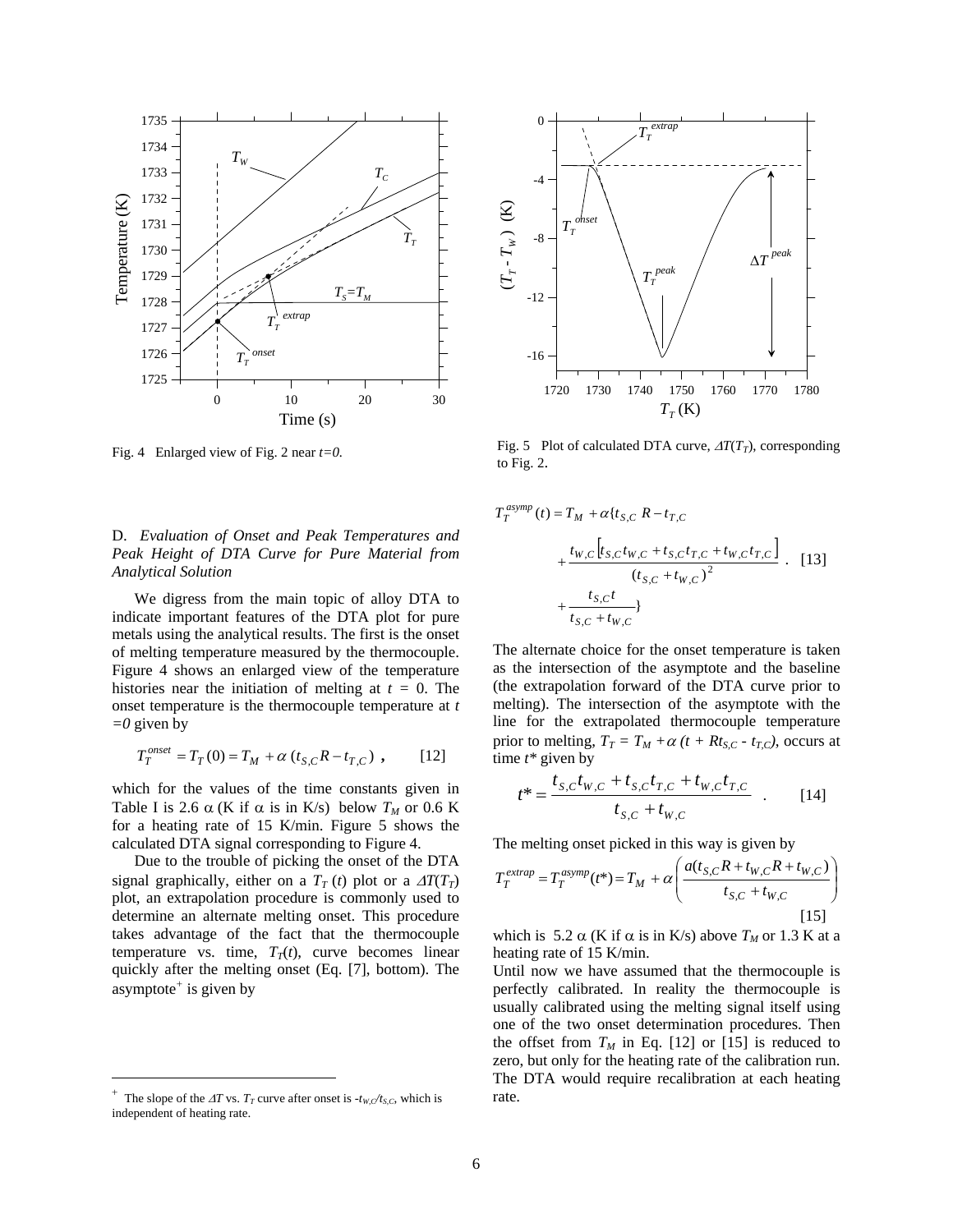

Fig. 6 Plot of calculated sample, sample cup, sample thermocouple and furnace wall temperatures vs. time for melting at a heating rate of 15 K/min of a 180 mg binary alloy sample that melts following the lever rule.  $T_M$ =1728 K,  $m = -10^3$  K/mass fraction,  $k=0.5$ ,  $C_0=0.02$  mass fraction.

Another DTA detail of interest is the peak temperature. Clearly for a pure material it is far above the melting point and is given by Eq. [13] evaluated at *tM:*

$$
T_T(t_M) = T_M + \alpha [Rt_{S,C} - t_{T,C} + \frac{t_{W,C}(t_{S,C}t_{W,C} + t_{S,C}t_{T,C} + t_{W,C}t_{T,C}) + \frac{t_{S,C}}{(t_{S,C} + t_{W,C})^2} \quad . \quad [16]
$$
  
+ 
$$
\frac{t_{S,C}}{t_{S,C} + t_{W,C}} \alpha t_M
$$

Neglecting the small bracketed term and using the approximation (Eq.[10]) for  $t_M$ ,

$$
T_T^{peak} \approx T_M + \sqrt{\frac{2t_{S,C}^2 m_S L \alpha}{m_C C_p^C (t_{S,C} + t_{W,C})}} \quad . \tag{17}
$$

For the parameters in Table I, the peak temperature is 17.1 K above  $T_M$  for 15 K/min

The DTA peak height below the baseline is another parameter of interest. It is given by

$$
\Delta T(t_M) - \Delta T(0) =
$$
\n
$$
\alpha \left[ \frac{t_{W,C} (t_{S,C} t_{W,C} + t_{S,C} t_{T,C} + t_{W,C} t_{T,C})}{(t_{S,C} + t_{W,C})^2} \right].
$$
\n[18]\n
$$
- \left( \frac{\alpha t_{W,C} t_M}{t_{S,C} + t_{W,C}} \right)
$$

Again, neglecting the small bracketed term and using the approximation for  $t_M$ ,

$$
\Delta T(t_M) - \Delta T(0) \approx -\sqrt{\frac{2m_S L \alpha t_{W,C}^2}{m_C C_p^C (t_{S,C} + t_{W,C})}} \quad . \tag{19}
$$

For the parameters in Table I the peak height is 14.7 K for 15 K/min. Note that while reducing  $\alpha$  decreases the difference between the onset and peak, it also decreases the peak height. This is the usual compromise that must be reached with DTA measurements between accuracy and sensitivity.

The peak "area" is often used to measure the heat of reaction, in this case the heat of fusion. The peak area can be obtained either from the  $\Delta T(t)$  curve or the  $\Delta T(T)$  curve with corresponding units of K·s or K<sup>2</sup>, respectively. For the former, the area is

$$
A^{peak} = \int_{0}^{\infty} [\Delta T(t) - \Delta T(0)] dt
$$
 (20)

The evaluation of this integral for the analytical solution is complex. Numerical evaluation showed *A<sup>peak</sup>* to be proportional to the product of sample mass and latent heat as expected. We note that the product of the approximate forms for the peak height and the difference between the peak position and the melting point is also proportional to the product of sample mass and latent heat.

# **IV. DTA Melting Signals for Alloys**

A. *The effect of freezing range on the measurement of liquidus*

If we take a simple binary temperature vs. composition phase diagram with straight line liquidus and solidus curves

$$
T_{Liq} = T_M + m C_0
$$
  
\n
$$
T_{Sol} = T_M + (m/k)C_0
$$
\n[21]

with concentration  $C_0$ , liquidus slope  $m$  and partition coefficient *k*, the enthalpy-temperature for an equilibrium liquid - solid mixture (lever law) is given by

$$
H_{S}(T_{S}) = C_{p}^{SO}T_{S} + L \left[1 - \left(1 - k \frac{T_{S} - T_{Sol}}{T_{Liq} - T_{S}}\right)^{-1}\right].
$$
 [22]

For a heat capacity  $H'_{S}(T_{S})$  for all temperatures defined as

$$
H'_{S}(T_{S}) = \begin{cases} H'(T_{S}) & \text{if } T_{Sol} < T_{S} < T_{Liq} \\ C_{p}^{S0} & \text{otherwise} \end{cases} \tag{23}
$$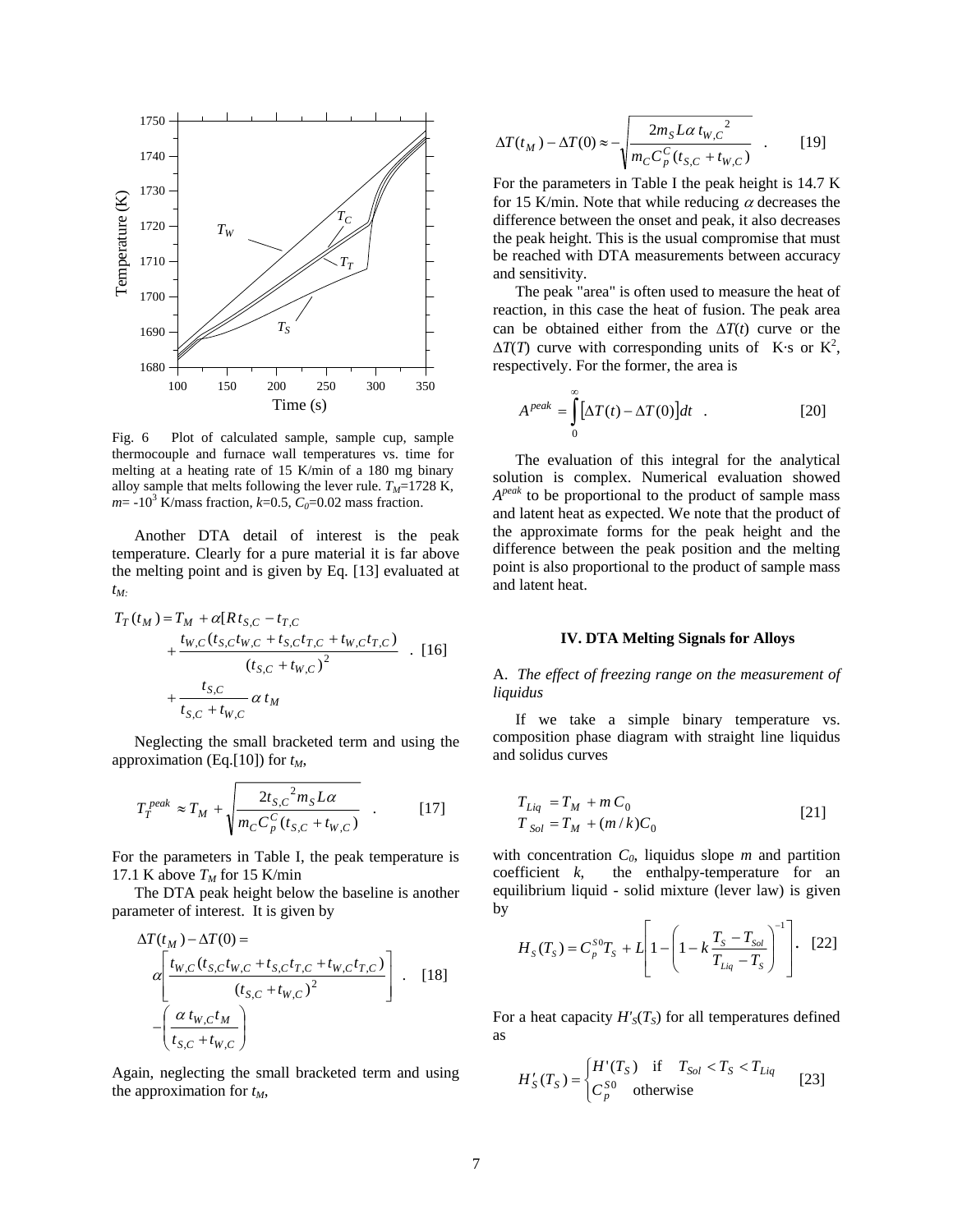

Fig. 7. a) Calculated DTA curves for pure Ni and alloys with  $C_0 = 0.02$  and 0.05 mass fraction following the lever rule at 15 K/min.

b) Calculated DTA curves for alloy with  $C_0 = 0.05$  mass fraction following the lever rule at heating rates of 5, 10 and 15 K/min.

the numerical solution of Eq. [1] yields the temperature - time histories given in Figure 6. As for the case of the pure material, various onsets can be

defined that all differ from the exact solidus temperature. Here we focus however on the liquidus temperature.

It is often difficult to measure the liquidus temperature during freezing because of supercooling (especially with Ni alloys). Melting data is often preferred to determine the liquidus. It is therefore important to note the behavior of the DTA signal as the sample completes melting. At this time, the



Fig. 8. a) DTA peak temperature calculated at a heating rate of 15 K/min for different alloy compositions using a lever assumption. Peak temperature is superimposed on the phase diagram  $(T_M=1728 \text{ K}, m=10^3 \text{ K/mass fraction}, k=0.5)$ . b) The difference between the peak temperature and the liquidus temperature as a function of freezing range at three heating rates. The freezing range is given by  $m_L C_0[(k-1)/k)$ .

thermocouple temperature is higher than the liquidus temperature. The simulated DTA signals at 15 K/min for hypothetical Ni-based alloys are shown in Figure 7(a). The phase diagram is given by  $T_M = 1728$  K,  $m = 10^3$  K/mass frac. and  $k=0.5$  and the compositions are  $C_0 = 0$  .0 mass fraction (pure Ni), 0.02 mass fraction, 0.05 mass fraction. Figure 7(b) shows the effect of heating rate for  $C_0 = 0.05$ . The peaktemperature as a function of alloy composition for 15 K/min is shown superimposed on the phase diagram in Figure 8(a). The difference between the peak and the liquidus temperatures is shown in Figure 8(b) for different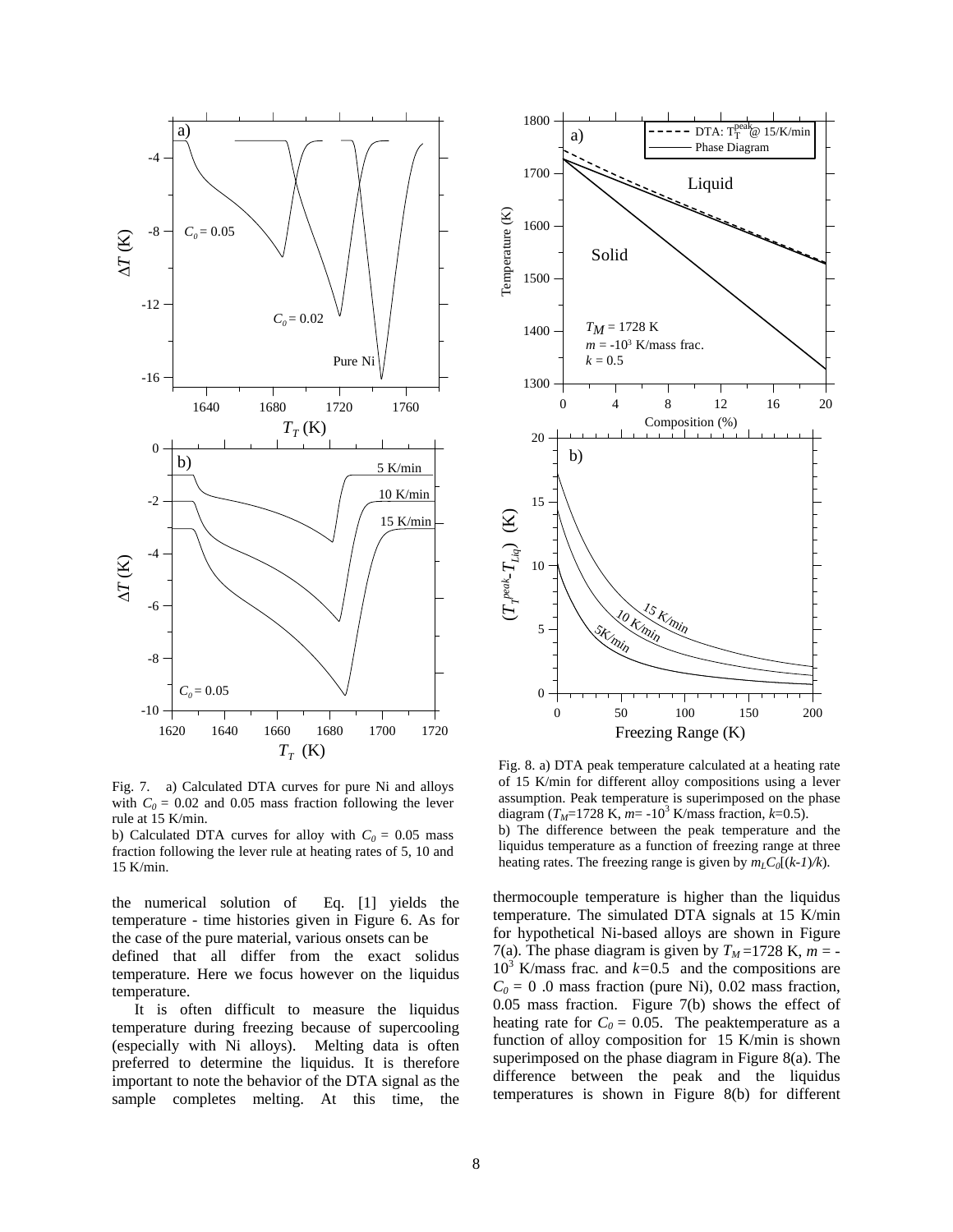| Lever                                                | Scheil                                                                      |
|------------------------------------------------------|-----------------------------------------------------------------------------|
| $L \leftrightarrow fcc$                              | $L \rightarrow fcc$                                                         |
| $L \leftrightarrow fcc + Al6Mn$                      | $L \rightarrow fcc + Al6Mn$                                                 |
| $L + Al6Mn \leftrightarrow fcc +$                    | $L \rightarrow fcc + Al7Cu2Fe$                                              |
| Al <sub>7</sub> Cu <sub>2</sub> Fe                   | $L \rightarrow$ fcc + Al <sub>7</sub> Cu <sub>2</sub> Fe+Al <sub>2</sub> Cu |
| $L \leftrightarrow fcc + Al7Cu2Fe$                   | L<br>fcc<br>$\rightarrow$                                                   |
| $L \leftrightarrow fcc + Al7Cu2Fe$                   | $Al_7Cu_2Fe+Al_2Cu+\alpha-$                                                 |
| $+$ Al <sub>20</sub> Cu <sub>2</sub> Mn <sub>3</sub> | AlFeSi                                                                      |
| $L \leftrightarrow fcc + Al7Cu2Fe$                   | $L \rightarrow$ fcc + Al <sub>7</sub> Cu <sub>2</sub> Fe +                  |
| $+$ Al <sub>20</sub> Cu <sub>2</sub> Mn <sub>3</sub> | $Al_2Cu + \alpha$ -AlFeSi + Si                                              |
| $+A1$ Cu                                             | (Invariant reaction at                                                      |
|                                                      | 797K)                                                                       |

**Table II. Sequence of phase formation during lever and Scheil freezing of 2219 Al Alloy**

heating rates. The error increases as the size of the freezing range decreases. For large freezing range alloys, the latent heat evolution is spread over a large temperature range and the offset between the sample temperature and the sample thermocouple temperature is small. But for alloys with small freezing ranges, care must be taken in attempting to determine the liquidus temperature from the melting peak. The error is exacerbated by inclusion of the melting kinetics described in Section V - A.

#### B. *Melting of Multicomponent Alloys*

We now explore the DTA melting response of a pair of complex alloys. As input to the calculation we use enthalpy vs. temperature values obtained for full equilibrium (lever law) and for Scheil freezing assumptions. DTA melting simulations, using the lever enthalpy-temperature relation, would apply to an alloy equilibrated prior to melting and where diffusion was adequate to guarantee spatial concentration uniformity of all phases during melting. DTA melting simulations, using the Scheil enthalpy calculations, would apply to a microstructure that was solidified *and* remelted with no solid diffusion. Clearly these are extreme cases. The melting of an equilibrated alloy as well as an as-cast sample requires an analysis of solid diffusion for both the freezing process and the melting process. For the lever and Scheil cases, the thermodynamic parameters of Saunders<sup>[23,24]</sup> were used in conjunction with the methods of Boettinger et al.<sup>[25]</sup> to give the enthalpy temperature relations.

#### *1. Example: Al 2219*

The Al alloy 2219 has typical mass fractions of 0.0663 Cu, 0.003 Mn, 0.002 Fe and 0.001 Si. Table II gives the sequence of phase formation 'reactions' listed in the order of decreasing temperature. More phases occur, and the final solidification temperature is lower for the Scheil assumption due to the microsegregation



Fig. 9. Phase fraction vs. temperature computed using thermodynamic database  $[23]$  for lever and Scheil conditions for Al 2219 alloy.

in the primary fcc phase. Figure 9 shows the phase fractions as a function of temperature. Off of the scale of Figure 9 are the  $\alpha$ -AlSiFe and Si phases with maximum phase fractions of 8 x  $10^{-4}$  and 3  $\times 10^{-4}$ respectively.

Figure 10 shows the values of  $dH<sub>s</sub>/dT$  obtained from the calculated enthalpy temperature - curves and the DTA simulation for 5 K/min. Comparison of Figure 9 with the  $dH<sub>S</sub>/dT$  curves allows one to recognize the cause of the various peaks in the DTA signal. During melting, a peak occurs when all of a particular phase has completely melted. For example for the lever melting, the first peak on heating indicates that all of the  $Al<sub>2</sub>Cu$  phase has melted. A small second barely noticeable peak is the end of melting of  $Al_{20}Cu<sub>2</sub>Mn<sub>3</sub>$ . The third peak indicates that all of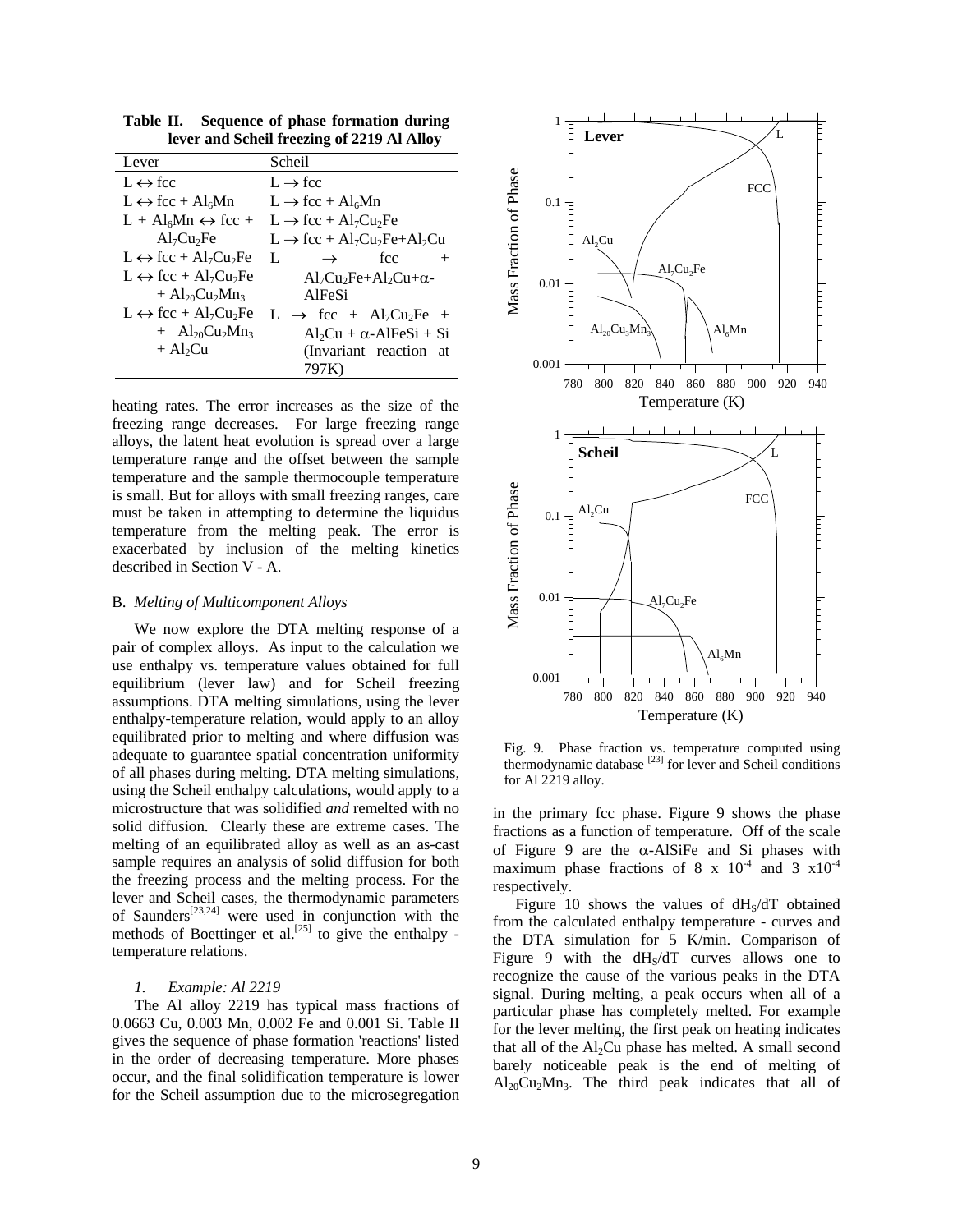

Fig. 10. (Top)  $dH<sub>S</sub>/dT$  obtained from the enthalpy temperature predictions for Al 2219 alloy computed using thermodynamic database  $^{[23]}$  for lever and Scheil conditions for Al 2219 alloy. The curve for 'Scheil' is shifted up by  $5x10^3$  kJ/kg K for clarity. (Bottom) Corresponding DTA plots for melting at 5 K/min.. The curve for 'Lever' is shifted up 1 K for clarity.

 $Al<sub>7</sub> Cu<sub>2</sub> Fe$  has melted and similarly for other peaks. Note that for the Scheil DTA calculation, a peak is

visible at approx. 797 K. This is due to the melting of the invariant quinary eutectic at 797K (Table II) where the Si phase completely disappears and importantly reductions also occur in the phase fractions of the other phases. The alloy under consideration has five components, the reaction involves six phases, and there are zero degrees of freedom. Thus despite the small fraction of Si phase, the signal from the invariant eutectic melting is large. We note that the DTA time constants, should be re-assessed using melting of a pure metal whose melting point is closer to that of Al for future quantitative comparisons to experiment.

Simulations of alloy freezing were performed by changing the sign of  $\alpha$  and the values of the start



Fig. 11. Calculated DTA plots for melting and freezing at 5 K/min of Al 2219 alloy using the Scheil enthalpytemperature relation.

temperatures. Figure 11 compares the melting and freezing signals for the Al 2219 alloy at 5 K/min (Scheil enthalpy used for both). The vertical dashed lines are the liquidus temperature and the temperature where the  $Al<sub>2</sub>Cu$  phase disappears, or first appears, on melting or solidification, respectively. The peak temperatures are clearly offset from these dashed lines and should not used to characterize the melting or freezing process.

#### 2. *Example: UDIMET 700*

A second example is the Ni alloy, UDIMET<sup> $\dagger$ </sup> 700, w ith composition in mass fractions of 0.15 Cr, 0.185 C o, 0.05 Mo, 0.035 Ti, 0.044 Al, 0.0007 C, and 0.00025 B. The thermodynamic parameters were taken from Saunders<sup>[24]</sup>. The phase formation sequences are given in Table III, the phase fractions in Figure 12 and

**Table III - Sequence of phase formation during lever and Scheil freezing of UDIMET 700**

| Lever               | Scheil                                                              |
|---------------------|---------------------------------------------------------------------|
| L                   | $L \rightarrow fcc$                                                 |
| $L + fcc$           | $L \rightarrow fcc + MC$                                            |
| $L + fcc + MC$      | $L \rightarrow$ fcc + MC + MB <sub>2</sub>                          |
| $L + fcc + MC + MB$ | $L \rightarrow$ fcc + MC + M <sub>3</sub> B <sub>2</sub>            |
| $fcc + MC + MB2$    | $L \rightarrow$ fcc + MC + M <sub>3</sub> B <sub>2</sub> + $\sigma$ |
|                     | $L \rightarrow fcc + MC + M_3B_2 + \sigma$                          |
|                     | $+ \gamma'$                                                         |
|                     | $L \rightarrow fcc + MC + \sigma +$                                 |
|                     | $v'$ + MB <sub>2</sub>                                              |
|                     |                                                                     |

<sup>†</sup> UDIMET is a trademark of Special Metals Corporation, New Hartford, NY.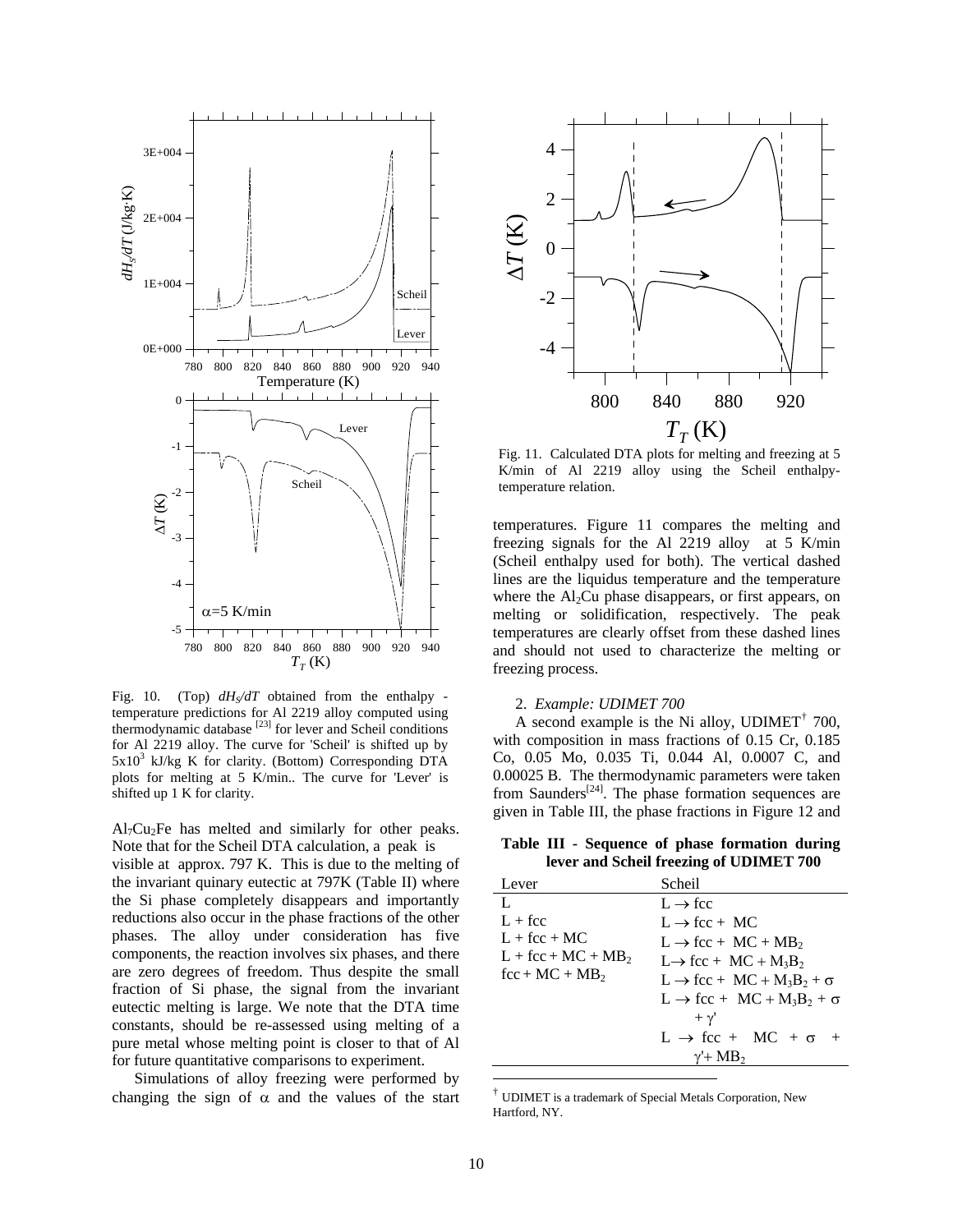

Fig. 12 Phase fraction vs. temperature computed using thermodynamic database  $^{[24]}$  for lever and Scheil conditions for UDIMET 700 alloy.

 $dH<sub>S</sub>/dT$  and the DTA signals in Figure 13. To be noted here is the very large difference between the size of the freezing ranges of the two cases. The particular peaks and their sizes for real DTA signals for this alloy would be difficult to predict given the large difference between the diffusion rates of the interstitials and the substitutional elements in the fcc phase.

run? What was the segregation produced by that run? Ho w long has it been held in the solid state prior to the One can now recognize possible confusion that occurs on the interpretation of DTA for complex alloys. Real DTA traces would likely lie somewhere between the Lever and Scheil cases depending on many factors. What is the state of the alloy when melting begins? Has it been solidified by a prior DTA initiation of the next melting run? How much diffusion occurs during the melting process? Is there enough time to ensure spatial uniformity of all components in each phase?



Fig. 13. Top)  $dH_S/dT$  obtained from the enthalpy temperature predictions for Udimet 700 alloy computed using thermodynamic database <sup>[24]</sup> for lever and Scheil conditions for Udimet 700 alloy.

Bottom) Corresponding DTA plots for melting of 180 mg sample at 15 K/min

#### **V. Inclusion of Kinetics in DTA Response**

## A. Melting

Until now, the enthalpy of the sample for the melting process has been a specified function of temperature. In reality the speed of solute diffusion can alter the enthalpy evolution of the sample. As a first step to treat diffusion, a model can be constructed along the lines presented by Basak et al.<sup>[26]</sup> for melting of a single phase solid. The time rate of change of the enthalpy of the sample (Eq . [4]) is replaced by

$$
\dot{H}_S = \frac{dH_S}{dt} = C_p^{SO} \dot{T}_S - L \dot{f}_S, \qquad [24]
$$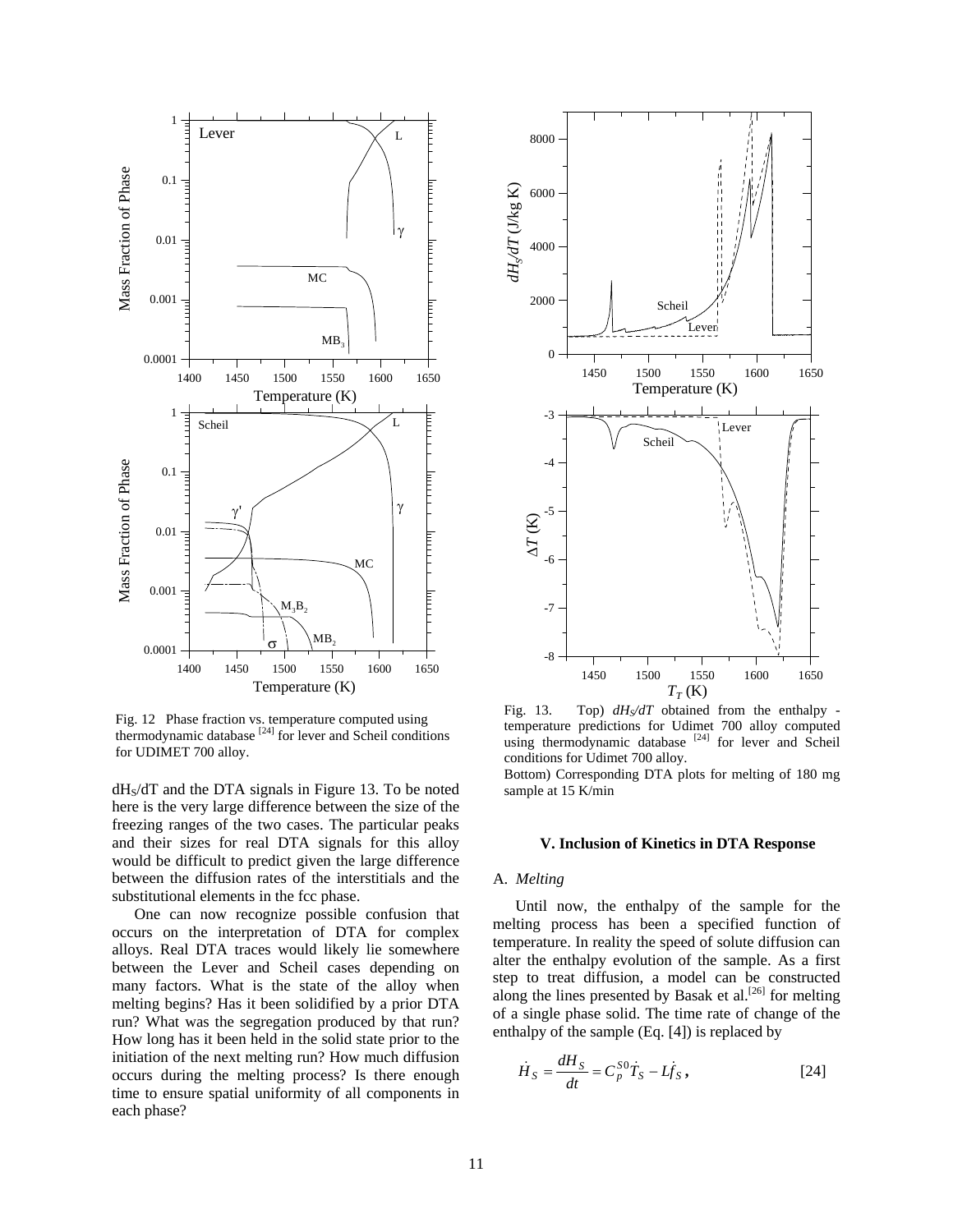

Fig. 14. Diffusion geometry analyzed during melting. Slab geometry (*n*=1) is shown.

where  $f_s(t)$  is the fraction solid. This expression provides the coupling between the DTA heat flow equations and the kinetic micromodel. Assumptions about the melting geometry and a consideration of diffusion equations are required to describe the temperature and the fraction of solid at each instant during the melting process.

In Figure 14, we consider of a 1-D solid slab of initial uniform composition  $C_0$  with melting beginning at one side and proceeding to the other (or a cylindrical or spherical region where melting begins at the outside and proceeds inward). We further assume that the liquid concentration is uniform and given by  $C_L(t)$  and that the solid concentration  $C_S(r,t)$ , although initially uniform, varies with time and position,  $r$ , during the melting process. The melting interface is located at  $r_0(t)$  and changes from a value of  $R_M$  (all solid) to 0 (all liquid) as melting progresses; i.e.,  $2R_M$  is a measure of the distance between adjacent liquid regions within the sample.

A value for  $R_M$  can only be estimated. Melting usually starts at grain boundaries in a homogenized can serve as an upper bound on  $R_M$ . If some slight res idual dendritic coring is present in the *homogenized* sample,  $R_M$  would be the grain size radius and a spherical geometry would be appropriate. If the sample were a single grain, then  $R_M$  would equal the sample radius, 1.5 mm for a 180 mg sample of Ni. This sample, a much smaller value would be appropriate; viz., the dendrite arm spacing from previous solidification of the sample  $(\sim 150 \text{ }\mu\text{m})$ .

Assuming local equilibrium at the melting interface and ignoring the Gibbs-Thomson effect, the temperature of the interface (and hence the sample temperature,  $T<sub>S</sub>(t)$ ) is related to the (uniform) liquid concentration by

$$
T_S(t) = T_M + m C_L(t) \quad . \tag{25}
$$

The solid concentration at the interface is related to the liquid concentration (at the interface) by



Fig. 15. Effect of solid diffusion on melting DTA signal of single phase alloy,  $n=3$ ,  $\alpha=15$  K/min.,  $T_M=1728$  K,  $m=$  - $10^3$  K/mass fraction,  $k=0.5$ ,  $C_0=0.05$  mass fraction. Results for various values of the Fourier Number,  $F_o$  and  $D_S/R_M^2$ are shown.

$$
C_S(r_0(t),t) = kC_L(t) \quad . \tag{26}
$$

On the interval  $[0, r_0(t)]$ , the solid concentration profile is governed by the solid diffusion equation

$$
\frac{\partial C_S}{\partial t} = D_S \nabla^2 C_S = \frac{D_S}{r^{n-1}} \frac{\partial}{\partial r} \left[ r^{n-1} \frac{\partial C_S}{\partial r} \right], \quad [27]
$$

where  $D_S$  is the solid diffusion coefficient and the g eometrical factor, *n*, is equal to 1, 2, 3 denoting a slab, c ylinder or sphere respectively. The initial condition is  $C_s(r,0)=C_0$  and a no flux condition is applied at *r*=0. The boundary condition at  $r=r_0(t)$  is obtained by c onsidering a solute balance at any time during melting over the entire domain [0,  $R_M$ ]; viz.,

$$
\frac{n}{R_M} \int\limits_{o}^{r_0(t)} C_S(r,t) r^{n-1} dr + C_L(t) (1 - f_S) = C_0 \quad [28]
$$

with the fraction solid,  $f_S(t) = [r_0(t)/R_M]^{n}$ . Differentiation of Eq. [28] with respect to *t* and substituting Eq. [27] to eliminate  $\partial C_s / \partial t$  yields the boundary condition at the melting interface  $(r=r_0(t))$ given by

$$
n f_S^{(n-1)/n} \frac{D_S}{R_M} \frac{\partial C_S}{\partial r} \bigg|_{r = r_o(t)} + (k-1) \dot{f}_S C_L + (1 - f_S) \dot{C}_L = 0 \cdot [29]
$$

In the spirit of using only ordinary differential equations in this paper, an approximate solution to the solute diffusion equation can be obtained. Along lines similar to those of Wang and Beckermann<sup>[27]</sup> for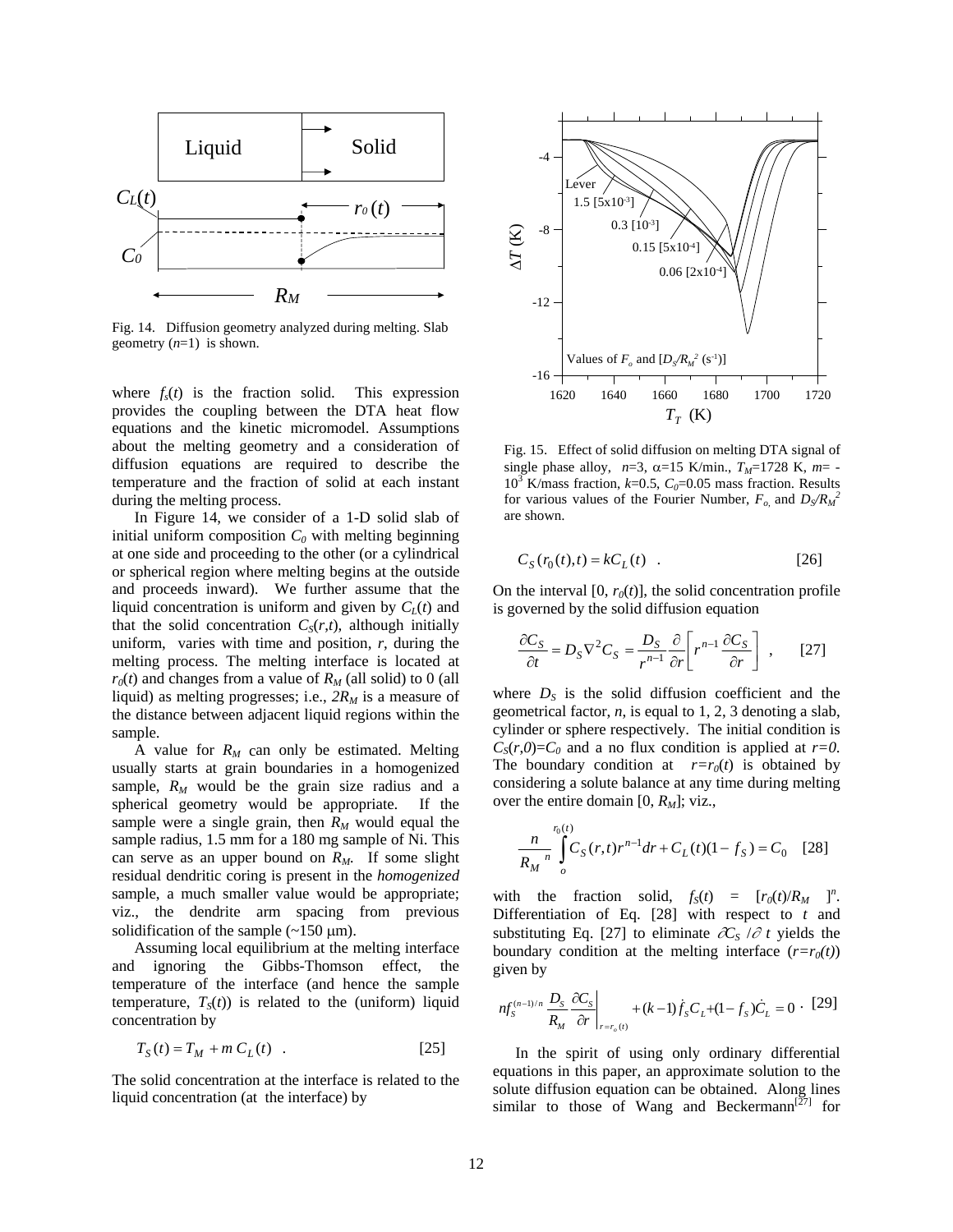freezing, the solute profile in the solid is assumed to be a polynomial in *r* with time dependent coefficients of the form  $a(t)+b(t)r^p$ . For a solute profile that satisfies the no flux condition at *r=*0 and Eqs.[26] and [28], the gradient term in Eq. [29] can be evaluated as

$$
\frac{\partial C_S}{\partial r}\bigg|_{r=r_o(t)} = -\frac{(n+p)}{R_M} \left[ \frac{C_0 - [1 - f_S(1-k)]C_L}{f_S^{(n+1)/n}} \right].
$$
 [30]

Equation [29] then becomes an ODE for  $f_S(t)$  and  $C_L(t)$ . Combining this ODE and Eq. [25] in differential form to the three DTA heat flow equations, one obtains:

$$
\begin{cases}\nm_S \Big[ C_p^{SO} \dot{T}_S - L \dot{f}_S \Big] = \frac{m_C C_C}{t_{S,C}} (T_C - T_S) \\
\dot{T}_C = \frac{1}{t_{S,C}} (T_S - T_C) + \frac{1}{t_{W,C}} (T_W - T_C) \\
\dot{T}_T = \frac{1}{t_{T,C}} (T_C - T_{TC}) \\
\dot{T}_S = m_L \dot{C}_L \\
(k-1) f_S C_L + (1 - f_S) \dot{C}_L = \\
n(n+p) \frac{D_S}{R_M^2} \Big\{ \frac{C_0 - [1 - f_S(1-k)] C_L}{f_S^{2/n}} \Big\}\n\end{cases} \tag{31}
$$

The equations are ill-posed at  $t=0$  ( $f_S = 1$ ), and only a small error is introduced by using the following conditions at the beginning of melting,

$$
f_S(0) = 1 - \varepsilon
$$
  
\n
$$
C_L(0) = C_0 / [1 - \varepsilon (1 - k)]
$$
 (32)

where  $\varepsilon \ll 1$ 

The equations involve the important ratio,  $D_s/R_M^2$ . The equations involve the important ratio,  $D_S / N_M$ .<br>In dimensionless form, a solid diffusion Fourier number,  $F_o = D_S t_M^{alloy} / R_M^2$ , can be defined where  $t_M^{alloy}$ is the alloy melting time

$$
t_M^{alloy} \approx \sqrt{\frac{2m_S(L + C_p^S(T_L - T_S))(t_{S,C} + t_{W,C})}{\alpha m_C C_p^C}}
$$
 [33]

determined in analogy with Eq. [10]. The coefficient  $D<sub>S</sub>$  at the solidus temperature of a substitutional solid solution is at most  $10^{-8}$  cm<sup>2</sup>/s and  $t_M$ <sup>alloy</sup>  $\approx$  500s, 400, 300 s (for a 180 mg Ni alloy sample with a 50 K freezing range heated at 5, 10 and 15 K/min, respectively). Using the values for  $R_M$  discussed above,  $4x10^{-7}$  s<sup>-1</sup>  $\langle D_s/R_M^2 \rangle$   $\langle 4x10^{-3}$  s<sup>-1</sup>, and the Fourier Number for  $t_M^{allow} = 300$  s lies in the range,  $1 \times 10^{-4} < F_o < 1$ .

We show results for an alloy with  $T_M$ =1728 K,  $m$ =  $10^3$  K/mass fraction,  $k=0.5$  and  $C_0=0.05$  mass fraction, the spherical geometry  $(n=3)$  and  $p=3$ . The results are DTA signal for  $F<sub>o</sub>= 10$  (plenty of diffusion) is not very sensitive to the value of *p*. The calculated

|  |  |  |                                       | Table IV - Effect of Solid Diffusion Limitation |
|--|--|--|---------------------------------------|-------------------------------------------------|
|  |  |  | During Melting on "Liquidus" DTA Peak |                                                 |

| $D_S/R_M^2(s^{-1})$                                                  | $F_{\alpha}$             | $\overline{T_r^{peak}}$ - $T_L$ | $4T^{peak}$ |
|----------------------------------------------------------------------|--------------------------|---------------------------------|-------------|
|                                                                      | $(t_M^{allow}) = 300 s)$ | (K)                             | (K)         |
| $\infty$ (lever)                                                     | $\infty$                 | 8.1                             | 6.3         |
| $5x10^{-3}$                                                          | 1.5                      | 7.9                             | 6.4         |
| $1x10^{-3}$                                                          | 0.3                      | 9.2                             | 7.2         |
| $5x10^{-4}$                                                          | 0.15                     | 11.7                            | 8.4         |
| $2x10^{-4}$                                                          | 0.06                     | 14.4                            | 10.7        |
| $0$ (as a pure material                                              |                          | 17.6                            | 16.1        |
| $W/T_M=T_I$ )                                                        |                          |                                 |             |
| $\alpha$ = 15 K/min, $C_0$ = 0.05 mass fraction, $k$ = 0.5, m =      |                          |                                 |             |
| -10 <sup>3</sup> K/mass fraction, $T_M$ =1728 K ( $T_{Liq}$ =1678 K. |                          |                                 |             |
| $T_{\text{So}}$ =1628 K).                                            |                          |                                 |             |

indistinguishable from that for melting following the lever law and is not shown. This agreement provided a good check on the calculation procedure. The DTA s ignals shown in Figure15 exhibit three changes as the  $F<sub>o</sub>$  decreases: 1) the change in slope at the solidus b ecomes smaller; 2) the peak shifts to higher te mperatures; and 3) the peak height increases. These changes are caused by the fact that solid diffusion limitations cause a larger fraction of the solid to melt at temperatures closer to the liquidus compared to what occurs when the solid composition remains spatially offset occurs between the sample temperature and the sample thermocouple temperature than would occur for melting with a lever enthalpy. Thu s the peak temperature becomes even more unreliable as a uniform. Thus it is harder to establish an onset of melting. At the end of melting, a larger temperature measure of the liquidus temperature when diffusion limitations are present. Table IV summarizes the effect of solid diffusion on the liquidus peak temperature for a 180 mg Ni alloy with a 50 K freezing range alloy melted at 15 K/min.

lower than  $C_0$  during melting. This is not possible for a binary alloy and is an artifact of the approximate solution to the diffusion equation. In such cases, the diffusion calculation was truncated at the time when approaches that for melting of a pure metal with a melting point equal to the alloy liquidus temperature. This would also happen in a rigorous calculation of the diffusion process as  $F<sub>o</sub>$  becomes very small. While this lim iting situation is unlikely physically, it demonstrates During the numerical calculations for  $F<sub>o</sub> < 0.2$ , the approximation of Eq. [30] leads to liquid compositions the liquid composition decreases to  $C_0$ . The DTA temperatures after that time are computed assuming the sample temperature remains at the liquidus temperature until the fraction solid reaches zero. With this procedure, the DTA curve at the higher temperatures the worst case for solid diffusion restrictions during melting.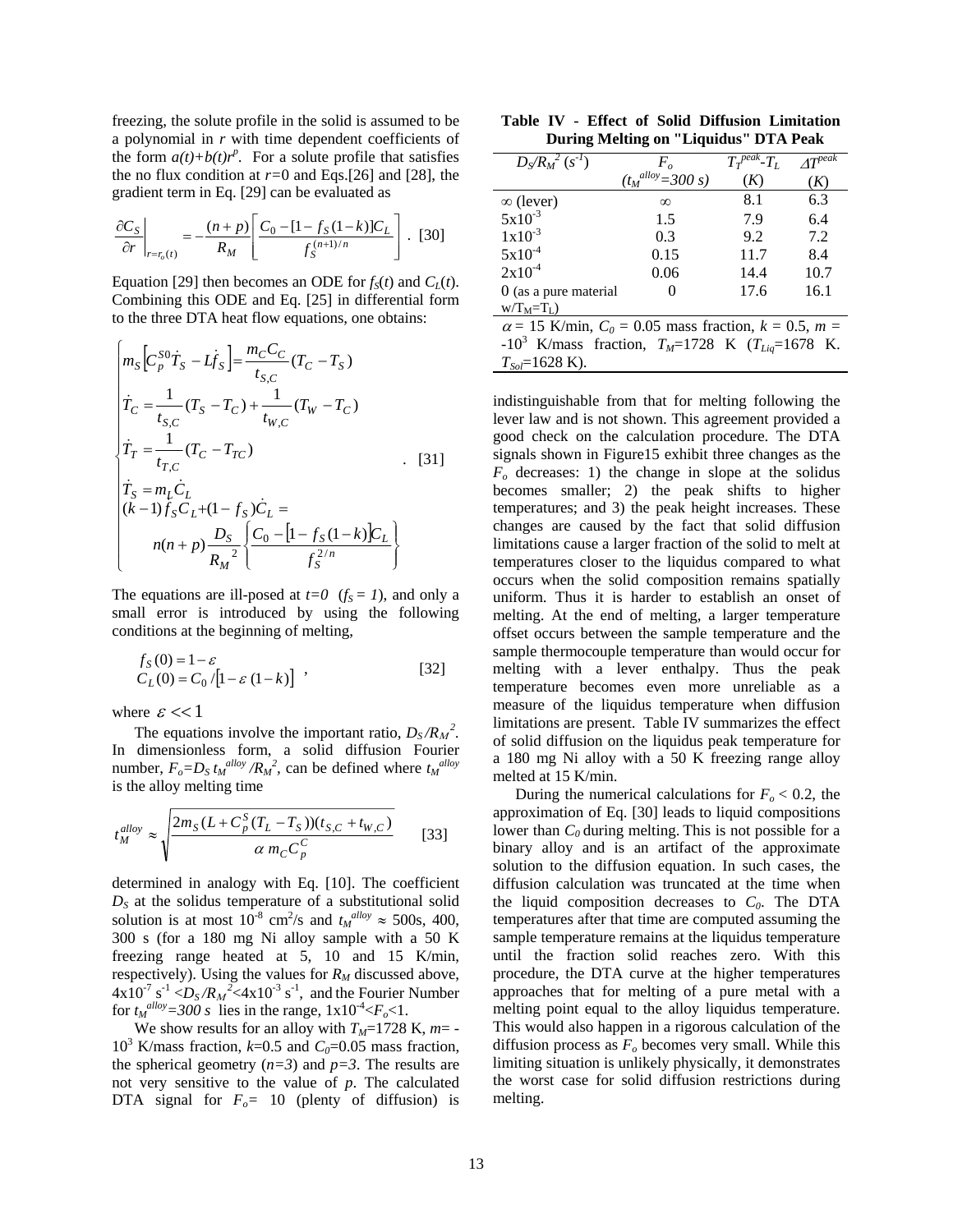Table V - Parameters used for dendritic growth DTA simulations

| $\overline{ }$ | $\boldsymbol{\nu}$ | m        | $\sim$   | ◡៸       | $\mathbf{r}$<br>M | ∸          | S0<br>◡╖ | $R_{\circ}$ | m <sub>c</sub> | m <sub>S</sub> | $\boldsymbol{\nu}$ |
|----------------|--------------------|----------|----------|----------|-------------------|------------|----------|-------------|----------------|----------------|--------------------|
| $10^{-5}$      | $10-2$             | -10      | $_{0.5}$ | 0.05     | 728               | 290        | 0.75     | ر 1         | 0.257          | 180            |                    |
| cmK            | cm <sup>2</sup> /s | K/mass   |          | mass     | 17                | $I/\sigma$ | J/g K    | mm          | J/K            | mg             | $cm5$ /s           |
|                |                    | traction |          | fraction |                   |            |          |             |                |                |                    |

Thus if a substitutional alloy homogenized and consists of only a few grains ( $F_0$  < that for lever melting. Residual microsegregation from prior solidification might reduce the length scale *RM*, increase the value of  $F<sub>o</sub>$ , and reduce the peak error, but it would also lower the melting onset temperature below the true solidus. A fast diffusion mechanism could also mitigate the calculated effect of diffusion restrictions during melting. One possible fast mechanism might be liquid film migration during melting. Nonetheless, because the freezing range of the alloy simulated  $(50 K)$  is not unlike the commercial alloys studied by Wu and Perepezko<sup>[18]</sup>, the present melting model may provide an explanation for their observation that the DTA peak temperature was 20 K higher on melting at 20 K/min than the actual liquidus temperature. This is especially so given the slow sample is  $10^{-3}$ ), the diffusion limitation should make a considerable change in the shape of the DTA curve. Only rarely would the observed DTA curve resemble diffusion of the refractory elements in superalloys. We note that for an interstitial binary alloy,  $F<sub>o</sub>$  would be about 2 orders of magnitude larger.

## B. *Inclusion of Dendrite Tip Kinetics (Supercooling) in DTA Response During Freezing*

A common occurrence in DTA analysis during coo ling from the fully molten state is supercooling. In DTA response to this situation can be modeled from a knowledge of the nucleation temperature,  $T_N$ , the number of nuclei (or final grain size) and the kinetics of the growing solid. Often in supercooled samples in the DTA, only one grain is formed. Ni base alloys, supercoolings as large as 100 K are common before nucleation of the solid phase. The

Here we briefly describe a model for the kinetics of a binary alloy freezing in a dendritic manner. The approach of Wang and Beckermann<sup>[27]</sup> is employed and the reader is referred to this work for a more complete discussion of the model. To the three equations for the DTA response, we append five ODE's that describe the liquidus slope, the dendritic growth kinetics, the liquid diffusion, the solid diffusion and an overall solute balance. The five equations involve the five variables  $f_g(t)$ ,  $f_s(t)$ ,  $C_L(t)$ ,  $\langle C_L \rangle(t)$  and  $\langle C_S \rangle(t)$  for the fraction of grain, the fraction solid, the liquid concentration in the mushy region of the grain, the average liquid concentration outside of the mushy region



Figure 16. a) Plot of calculated sample, sample cup, sample thermocouple and furnace wall temperatures vs. time curves for freezing of a 180 mg sample of alloy with  $C_0$  = 0.05 at 15 K/min with a supercooling of 0 K.

b) Effect of supercooling on the freezing DTA signal of the same alloy. The curves are for 0 K, 5 K, 10 K, 15 K, 20 K, 30 K supercooling.

radius  $R_g$ ) that is occupied by the growing dendrite (extradendritic liquid) and the average solid concentration, respectively. The fraction of grain variable is fraction of the final grain volume (sphere of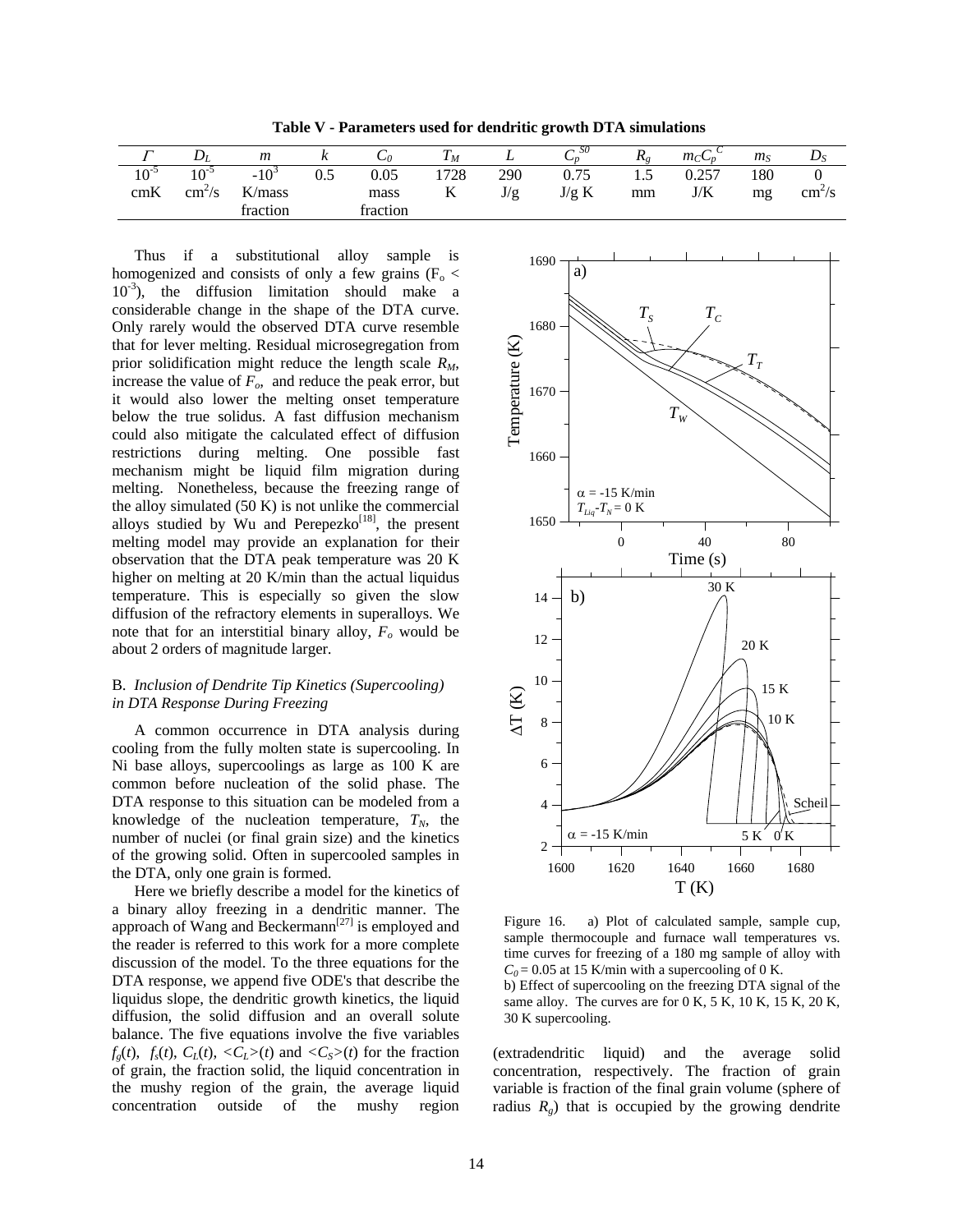envelope at each instant . For this simple model, the speed of the dendrite tips is taken to depend on the square of the tip supercooling. The supercooling is taken as the difference between the tip temperature (i.e., sample temperature) and the liquidus temperature for the average liquid concentration outside of the mushy region. The liquid concentrations are governed by the solute rejection within the mush and by the solute diffusing into the extradendritic envelope. Diffusion in the solid is modeled with an equation that describes this average solid composition at each instant and estimates the solid concentration gradient in much the same way as in equations during melting (Eqs. [27] through [29]). Combining these five equations with the three for the heat flow in the DTA gives a system of eight ODE's for eight variables,

$$
\begin{cases}\nm_S\left[C_p^{SO}T_S - Lf_S\right] = \frac{m_C C_p^C}{t_{S,C}}(T_C - T_S) \\
T_C = \frac{1}{t_{S,C}}(T_S - T_C) + \frac{1}{t_{W,C}}(T_W - T_C) \\
T_T = \frac{1}{t_{T,C}}(T_C - T_{TC}) \\
T_S = m\dot{C}_L \\
f_g = \frac{3f_g^{2/3}}{R_g} \frac{m_L D_L}{\pi^2 \Gamma(k-1)C_L} \left[C_L - \langle C_L \rangle\right]^2 \\
(k-1)f_S C_L + (f_g - f_S)\dot{C}_L = -\frac{\dot{f}_g}{(1 - f_g)} \left[C_L - \langle C_L \rangle\right] \\
(1 - f_g) < C_L > + \dot{f}_g C_L - \dot{f}_g < C_L > = \frac{\dot{f}_g}{(1 - f_g)} \left[C_L - \langle C_L \rangle\right] \\
\dot{f}_S < C_S > + f_S < \dot{C}_S > = kC_L \dot{f}_S + \frac{12D_S}{\lambda_2} \frac{f_g \left[kC_L - \langle C_S \rangle\right]}{f_S}\n\end{cases}
$$

The parameter  $\Gamma$  is the ratio of liquid-solid surface energy per unit volume to the heat of fusion *L*. The parameter  $\lambda_2$  is the secondary dendrite arm spacing. An important quantity in the Wang-Beckerman<sup>[27]</sup> approach is the extradendritic diffusion length,  $l_{id}$  (their symbol). For simplicity, rather than use their expression, we have let

$$
l_{id} = \frac{D_L}{V} (1 - f_g) \quad , \tag{35}
$$

where *V* is the dendrite tip speed. The factor  $(I-f<sub>g</sub>)$  is used to reduce the diffusion length when little extradendritc liquid remains. These equations are solved with the initial conditions

$$
T_S(0) = T_N \nC_L(0) = (T_N - T_M)/m \n f_S(0) = 0 \n f_S(0) = 0
$$
\n[36]

The solution to these equations was obtained for the parameters specified in Table V. Solid diffusion was neglected and  $R<sub>g</sub>$  was taken to be the sample radius; i.e., only one grain formed.

The initial parts of the sample, cup, thermocouple and wall temperatures histories are shown in Figure  $16(a)$  for an initial supercooling of 0 K. Also shown is the sample temperature (dashed curve) for a DTA calculation performed using a Scheil solidification path for the same alloy. Several feature can be noted: 1) Even for the case of zero supercooling, a slight recalescence of the sample temperature occurs due to the finite speed at which the dendrites can propagate across the sample; 2) After the recalescence, the sample temperature converges to the sample temperature calculated for the Scheil path. This agreement provided a good check on the computational approach. 3) The cup and thermocouple temperatures exhibit no recalescence due to the heat transfer restrictions of the DTA cell.

The initial portions of DTA curves for initial supercoolings of 0 K, 5 K, 10 K, 15 K, 20 K and 30 K are shown in Figure 16(b) along with the DTA curve for the Scheil path. The initial rise of the DTA signal departs the baseline at lower temperatures and rises more rapidly as the supercooling increases. This is due the recalescence of the sample due to the rapid initial dendritic growth. The rise has a backward (positive) slope only for supercoolings of 10 K and above. Here the sample recalescence is large enough that the thermocouple temperature also recalesceces. However, the absence of a backward DTA rise is not proof that supercooling is absent and that a valid liquidus temperature has been determined.

## **VI. Conclusions and Future Work**

DTA is widely used for the measurement of alloy solidification and melting behavior. This study indicates the care that must be taken in order to extract meaningful data from experiments. A heat flow model combined with kinetic models appropriate for metallic systems is used to simulate DTA data during melting and freezing. An analytical solution of the model for a p ure material is used to show how the melting onset a nd peak temperatures depend on sample mass and h eating rate and thus how they affect calibration procedures. th ermocouple temperatures in the DTA instrument can e xhibit large differences that are often forgotten in the interpretation of DTA signals. Numerical solutions of  $g(v) = 0$  and  $u$  or  $v = 0$  and  $v = 0$  and  $v = 0$  and  $v = 0$  and  $v = 0$  and  $v = 0$  and  $v = 0$  and  $v = 0$  and  $v = 0$  and  $v = 0$  and  $v = 0$  and  $v = 0$  and  $v = 0$  and  $v = 0$  and  $v = 0$  and  $v = 0$  and  $v = 0$  and  $v = 0$  and  $v =$ the heat flow model employing enthalpies obtained from a Calphad-type thermodynamic assessments are multicomponent engineering alloys. The simulations In particular, sample and sample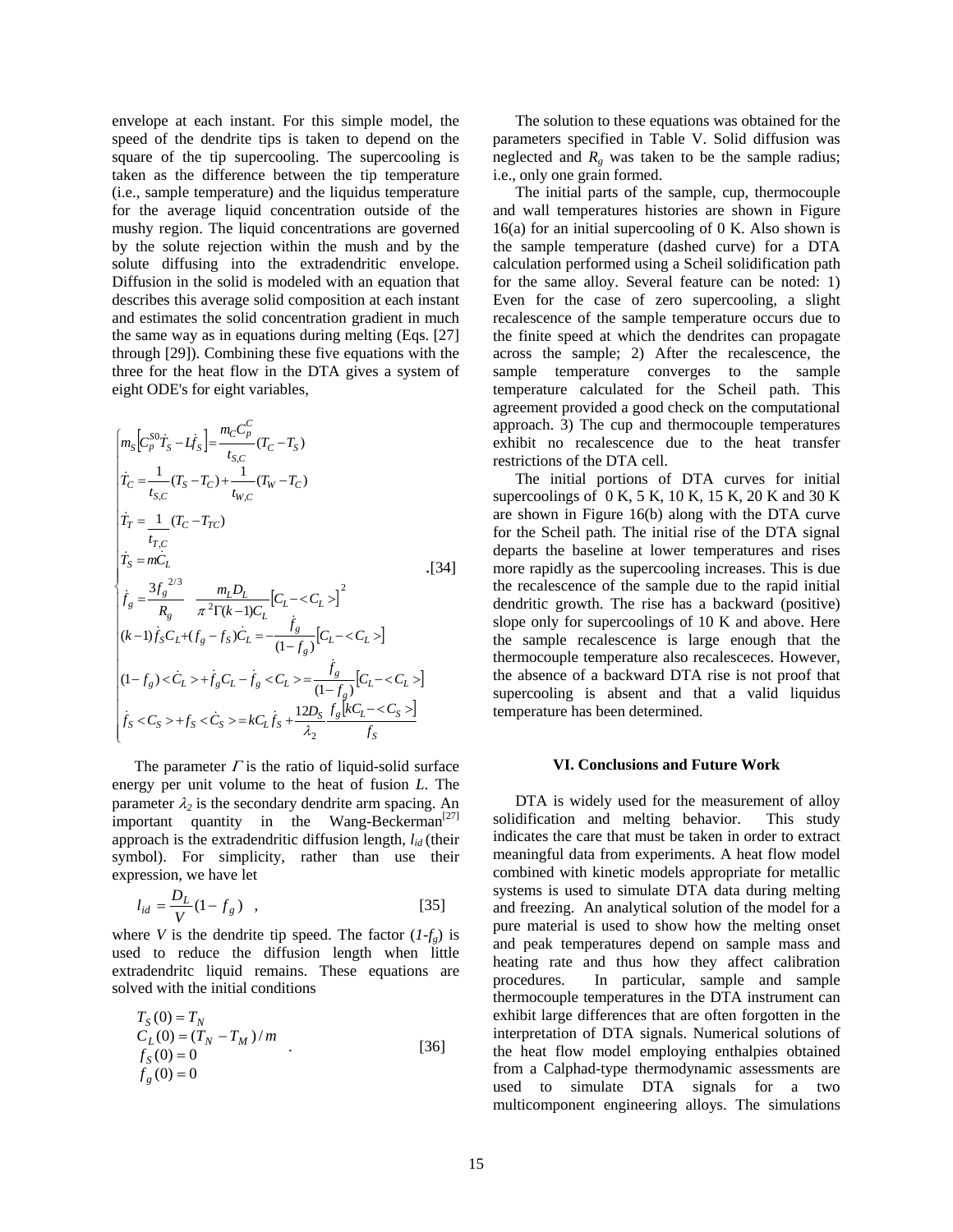show the differences between thermodynamic points and features on the DTA curve caused by heat flow limitations in the DTA. As such the method provides a tool to enable a more reliable interpretation of signals from unknown materials. [The MATHEMATICA script will be made available at www.metallurgy.nist.gov/phase/].

In addition to heat flow effects, the DTA signal is influenced by diffusion kinetics within melting and freezing samples. A methodology for including kinetics into the simulation of DTA signals is established. For melting, the simulations show that the use of the temperature of the final peak in the DTA curve is of limited validity to determine the liquidus temperature of alloys with small freezing ranges  $\left( \langle 50K \rangle \right)$  and with sluggish solid diffusion. For freezing, the simulations show the quantitative relationship between supercooling and the shape of the DTA curve.

Future work should include a detailed comparison of the predictions of the diffusion based melting model to experimental data and extension of the model to multicomponent alloys. The appropriate diffusion length scale, whether it be grain size or residual microsegregation length, needs to be studied. Deconvolution methods based on realistic melting and solidification models should be developed to extract reliable solidification information from DTA signals.

#### **Acknowledgement**

The authors would like to express their appreciation to N. Saunders for the use of the thermodynamic data bases for Al and Ni alloys. Also thanks are in order to D.K. Banerjee for early work on this subject and to J.H. Perepezko for stimulating the authors' interest in DTA.

## **Appendix A -Coupling between sample and reference cups**

The system of governing ODE's can be generalized to include heat flow on the reference side of the cell and also heat flow between the sample and reference holder  $(H)$ ) temperature on the  $X$  (S or R) side of the DTA . Let  $T_W$  be the furnace wall temperature with  $T_W$  $=$  constant +  $\alpha t$ . cups and heat flow between the thermocouple and its holder environment at fixed temperature  $T_E$ . Let  $T_S$  and  $T_R$  be the sample and reference temperatures and  $T_{X,Y}$  be the Y (cup  $(C)$ , thermocouple  $(T)$ ) or thermocouple

We include time constants,  $t_{X,Y}$  that characterize the various heat flows. In particular a time constant  $t_{SR}$  characterizes the heat flow between the two cups on the sample and reference sides of the cell. A constant  $R' =$  $m_{C} \tilde{C}_{p}^{C}$  /  $m_{T} C_{p}^{T}$  is defined identically for both sides.

A system of ordinary differential inhomogeneous equations applies,



For large  $t_{S,R}$  values, the first three equations decouple from the last three. Equation [1] can be obtained by letting *R'*=∞ for small thermocouple mass and  $t_{TH} = \infty$ if heat flow down the thermocouple support rods is neglected.

#### **Appendix B- Solution after Completion of Melting**

The time constants are

$$
\begin{cases}\nr_1 = -1/t_{T,C} \\
r_2 = \frac{-(t_{W,C} + t_{S,C}R + t_{W,C}R) - \sqrt{(t_{W,C} + t_{S,C}R + t_{W,C}R)^2 - 4t_{S,C}t_{W,C}R}}{2t_{S,C}t_{W,C}R} \\
r_3 = \frac{-(t_{W,C} + t_{S,C}R + t_{W,C}R) + \sqrt{(t_{W,C} + t_{S,C}R + t_{W,C}R)^2 - 4t_{S,C}t_{W,C}R}}{2t_{S,C}t_{W,C}R}\n\end{cases}
$$

 $\sqrt{2}$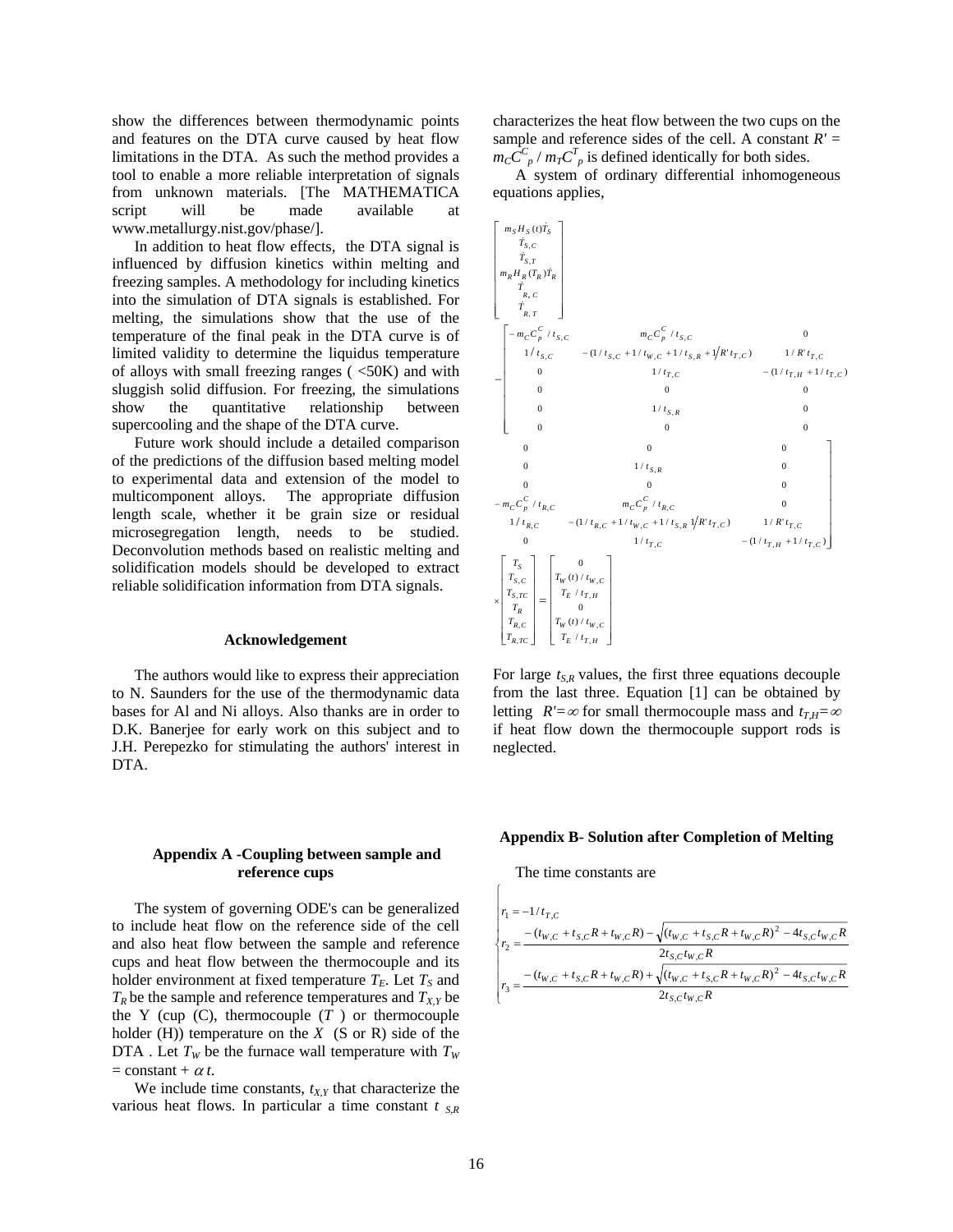The temperatures are

$$
\begin{cases}\nT_S = T_M + \alpha t + \frac{B}{1 + t_{S,C} R r_2} \exp[r_2(t - t_M)] \\
+ \frac{C}{1 + t_{S,C} R r_2} \exp[r_2(t - t_M)]\n\end{cases}
$$

$$
\begin{cases}\n+\frac{C}{1+t_{S,C}Rr_3} \exp[r_3(t-t_M)] \\
T_C = T_M + \alpha (t+t_{S,C}R) + B \exp[r_2(t-t_M)] \\
+ C \exp[r_3(t-t_M)] \\
T_T = T_M + \alpha (t+t_{S,C}R-t_{T,C}) + A \exp[r_1(t-t_M)] + \frac{B}{1+t_{T,C}r_3} \exp[r_2(t-t_M)] + \frac{C}{1+t_{T,C}r_3}\n\end{cases}
$$

where

$$
\begin{cases}\nA = G - H - \frac{t_{W,C} \alpha t_M}{t_{S,C} + t_{W,C}} - \frac{B}{(1 + t_{T,C} r_3)} - \frac{C}{(1 + t_{T,C} r_3)} \\
B = \frac{(1 + t_{S,C} R r_2) \left\{ (t_{S,C} + t_{W,C}) F + t_{S,C} \alpha t_M \left[ 1 + (t_{S,C} + t_{W,C}) R r_3 \right] \right\}}{t_{S,C} (t_{S,C} + t_{W,C}) R (r_2 - r_3)} \\
C = -\frac{(1 + t_{S,C} R r_3) \left\{ (t_{S,C} + t_{W,C}) F + t_{S,C} \alpha t_M \left[ 1 + (t_{S,C} + t_{W,C}) R r_2 \right] \right\}}{t_{S,C} (t_{S,C} + t_{W,C}) R (r_2 - r_3)}\n\end{cases}
$$

with

$$
\begin{cases}\nF = \frac{t_{S,C}t_{W,C}^{2}\alpha}{(t_{S,C} + t_{W,C})^{2}} \left[ 1 - \exp\left[-\left[\frac{1}{t_{S,C}} + \frac{1}{t_{W,C}}\right]t_{M}\right]\right] \\
G = \frac{t_{S,C}t_{W,C}F}{t_{S,C}t_{W,C} - t_{S,C}t_{T,C} - t_{W,C}t_{T,C}} \\
H = \frac{t_{W,C}t_{T,C}^{2}\alpha}{t_{S,C}t_{W,C} - t_{S,C}t_{T,C} - t_{W,C}t_{T,C}} \left\{ 1 - \exp\left[-\left(\frac{t_{M}}{t_{T,C}}\right)\right] \right\}\n\end{cases}
$$

# **Nomenclature for Heat Flow Model**

| $\alpha$                                                         | furnace wall heating rate (K/s)                             |
|------------------------------------------------------------------|-------------------------------------------------------------|
| $\Delta T$                                                       | DTA signal: $\Delta T = T_T - T_W$ (K)                      |
| $A^{peak}$                                                       | "area" of DTA signal (K s) or $(K^2)$                       |
| $A_{X,Y}$                                                        | "effective" area for heat flow between $X$ and<br>$Y~(m^2)$ |
| $C_0$                                                            | bulk composition of the sample<br>(mass)<br>fraction)       |
|                                                                  | sample cup heat capacity $(J/(kg K))$                       |
|                                                                  | heat capacity of sample prior to melting                    |
| $\begin{matrix} C_p^{\ C} \ C_p^{\ S0} \ C_p^{\ T} \end{matrix}$ | thermocouple heat capacity $(J/(kg K))$                     |
| $h_{X,Y}$                                                        | heat transfer coefficient between X and Y                   |
|                                                                  | $(J/(K s m^2))$                                             |
| $H_R$                                                            | enthalpy of reference $(J/kg)$                              |
| $H_{S}$                                                          | enthalpy of sample (J/kg)                                   |
| k                                                                | partition coefficient                                       |
| $l_{id}$                                                         | extradendritic diffusion length (m)                         |
| L                                                                | latent heat $(J/kg)$                                        |
| m                                                                | liquidus slope (K/mass fraction)                            |
| $m_C$                                                            | sample cup mass (kg)                                        |

| $m_S$               | sample mass (kg)                                                                                    |
|---------------------|-----------------------------------------------------------------------------------------------------|
| $m_T$               | thermocouple mass (kg)                                                                              |
| R                   | heat capacity ratio between sample prior to                                                         |
|                     | melting and sample cup                                                                              |
| R'                  | heat capacity ratio between thermocouple                                                            |
|                     | and sample cup                                                                                      |
| t                   | time(s)                                                                                             |
| $t^*$               | intersection of<br>time<br>at<br>thermocouple                                                       |
|                     | temperature asymptote with extrapolated<br>temperature prior<br>thermocouple<br>to<br>melting $(s)$ |
| $t_M$               | melting time (s)                                                                                    |
| $t_{S.C}$           | response time of heat flow between sample                                                           |
|                     | and sample cup (s)                                                                                  |
| $t_{W,C}$           | response time of heat flow between furnace                                                          |
|                     | wall and sample cup (s)                                                                             |
| $t_{T,H}$           | response time of heat flow between<br>thermocouple and thermocouple holder                          |
|                     | (s)                                                                                                 |
| $t_{T,C}$           | time of heat flow between<br>response                                                               |
|                     | thermocouple and sample cup (s)                                                                     |
| $t_{S,R}$           | time of heat flow between<br>response                                                               |
|                     | reference cup and sample cup (s)                                                                    |
| $T_C$               | sample cup temperature (K)                                                                          |
| $T_E$               | thermocouple<br>support<br>environment<br>temperature $(K)$                                         |
| $T_{Liq}$           | liquidus temperature (K)                                                                            |
| $T_M\,$             | melting temperature of sample (K)                                                                   |
| $T_R$               | reference temperature (K)                                                                           |
| $T_{R,C}$           | reference cup temperature (K)                                                                       |
| $T_{R,T}$           | reference thermocouple temperature (K)                                                              |
| $T_S$               | sample temperature (K)                                                                              |
| $T_{R,C}$           | sample cup temperature (K) (in Appendix<br>A)                                                       |
| $T_{R,T}$           | sample thermocouple temperature (K) (in<br>Appendix A)                                              |
| $T_{\mathrm Sol}$   | solidus temperature (K)                                                                             |
| $T_{\scriptsize T}$ | thermocouple temperature (K)                                                                        |
| $\mathcal{T}_{W}$   | furnace wall temperature (K)                                                                        |
| asymp<br>$T_{T}$    | asymptotic approximation of thermocouple<br>temperature during melting (K)                          |
| extrap<br>$T_T$     | thermocouple temperature at $t^*$ (K)                                                               |
| onset<br>$T_T$      | of deviation<br>begin<br>of thermocouple                                                            |
|                     | temperature after begin of melting (K)                                                              |
| $T_T^{\ peak}$      | peak temperature of the thermocouple (K)                                                            |
|                     |                                                                                                     |

## **Additional Nomenclature for Kinetic Models**

| $\overline{I}$        | ratio of liquid-solid surface energy to the<br>heat of fusion |
|-----------------------|---------------------------------------------------------------|
|                       |                                                               |
| $\lambda_{2}$         | secondary dendrite arm spacing (m)                            |
| $\langle C_L \rangle$ | average extradendritic liquid concentration                   |
|                       | (mass fraction)                                               |
| $\langle C_S \rangle$ | average solid composition (mass fraction)                     |
|                       |                                                               |